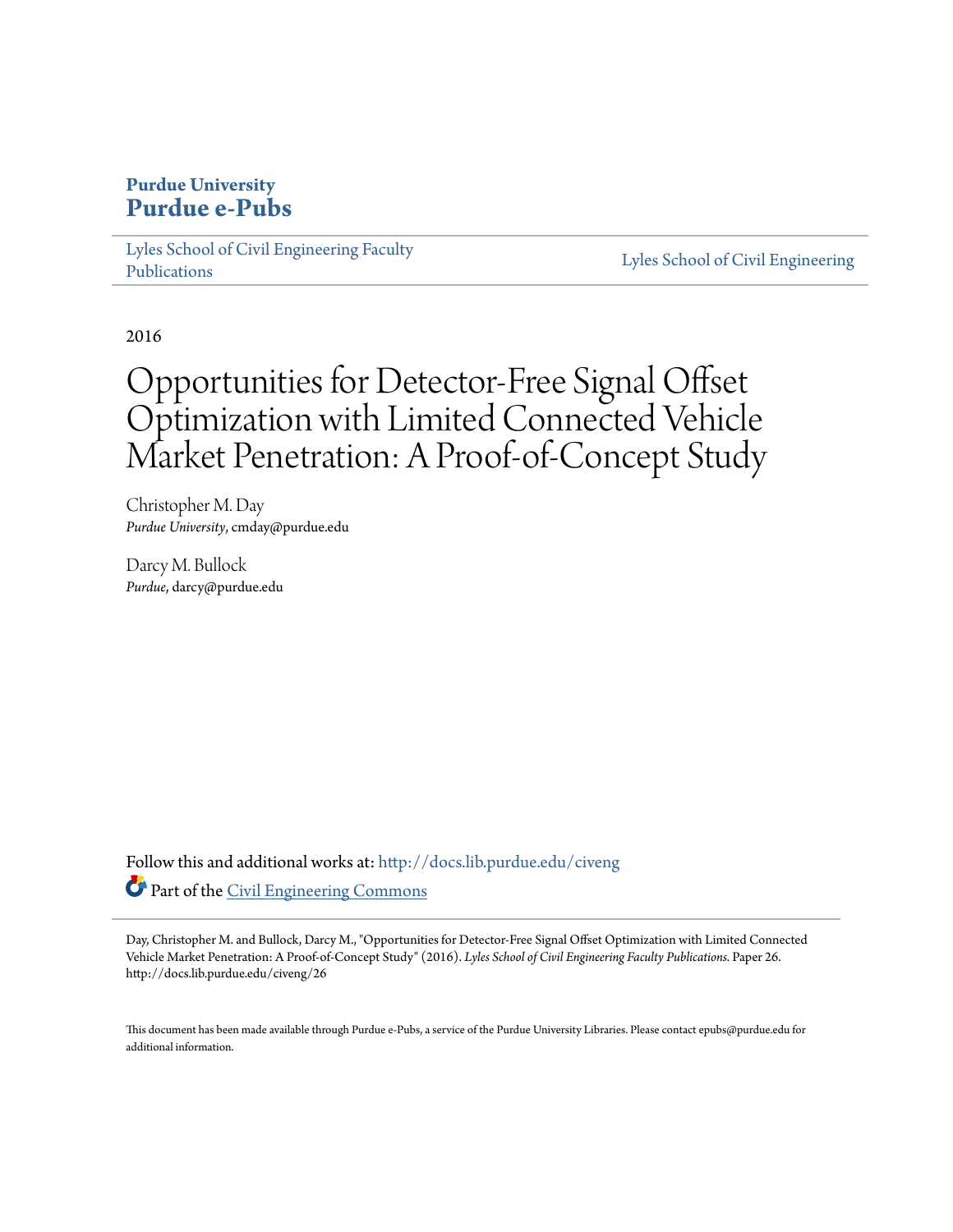# Opportunities for Detector-Free Signal Offset Optimization with Limited Connected Vehicle Market Penetration: A Proof-of-Concept Study

Christopher M. Day\* Purdue University 550 Stadium Mall Drive West Lafayette, IN 47906 (765) 496-9601 cmday@purdue.edu

Darcy M. Bullock Purdue University 550 Stadium Mall Drive West Lafayette, IN 47906 (765) 494-2226 darcy@purdue.edu

\*Corresponding author.

Word Count: 5083 words + 9 \* 250 words/(figure-table) = 5220 + 2250 = **7470** words

November 6, 2015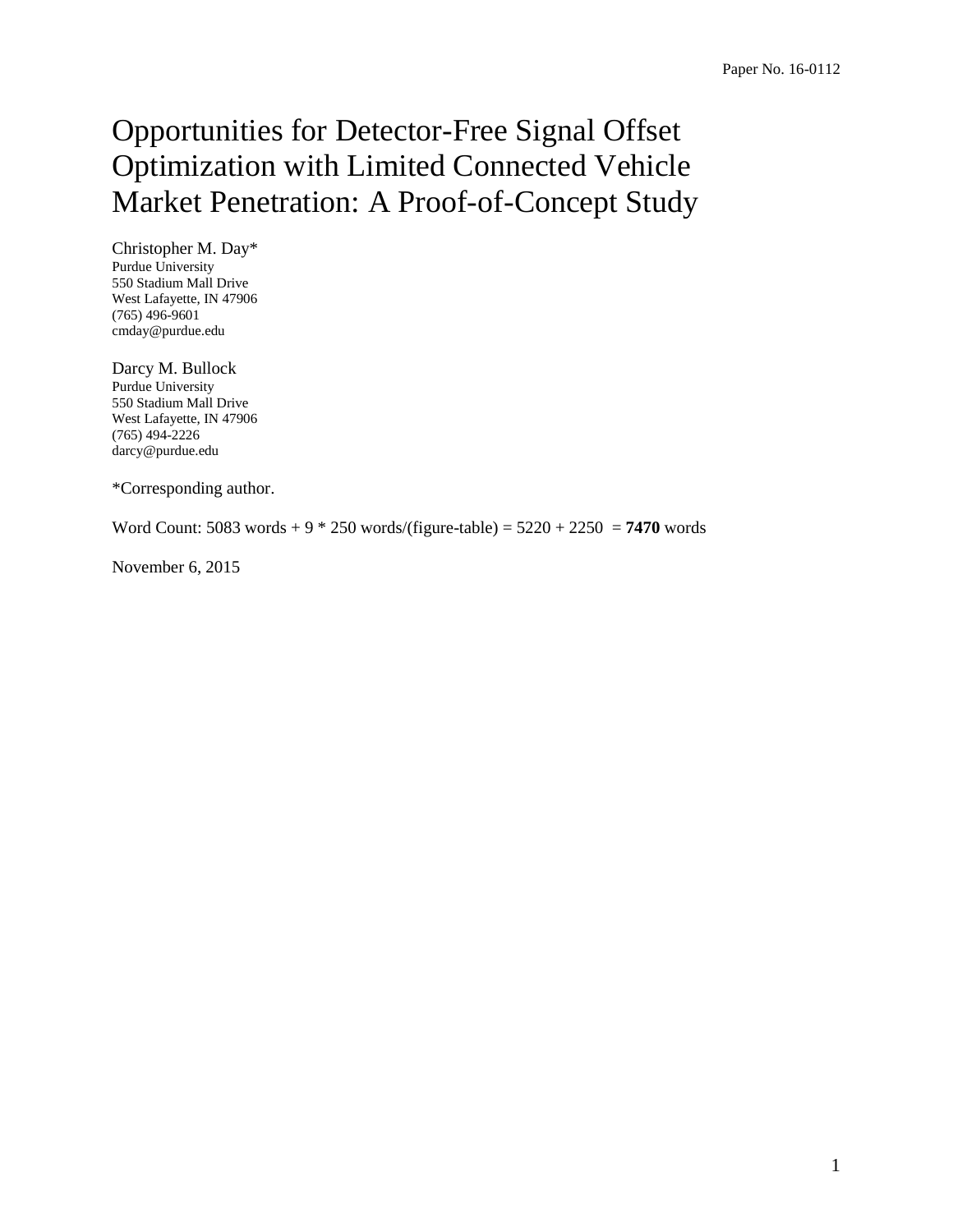## **ABSTRACT**

Connected vehicle (CV) data has the potential to transform traffic signal operations, but the success of control methods based on CV data will depend on the level of market penetration. Recent studies of real-time operational strategies in CV environments suggest that penetrations exceeding 20% will be required. This study explores the feasibility of using CV data to generate arrival profiles for optimizing arterial progression. Applications to offline (3-hour analysis period) and online (15-minute analysis period) offset optimization are considered. Vehicle arrival profiles obtained from real world measurement are used as a basis for comparison. Subsampled distributions are used to estimate the potential distributions that might be obtained from CVs, and these are statistically analyzed to explore the impacts of penetration rate, analysis period, and traffic volume. For selected penetration rates ranging from 0.1% to 50%, the subsampled distributions are used to optimize the corridor, and the results are evaluated in the complete-data model. The results show that over a 3-hour window, successful offline optimization can be achieved with a CV penetration rate as low as 1%. Layering multiple days of data could potentially allow offline optimization with penetration rates as low as 0.1%. Online optimization with 15-minute windows require somewhat higher penetration rates of at least 5%. The results suggest that early applications of CV data may be possible at very low levels of market penetration. In corridors with high penetration of connected mobile devices, some private sector probe data services may be at the cusp of providing the necessary data to facilitate detector-free optimization.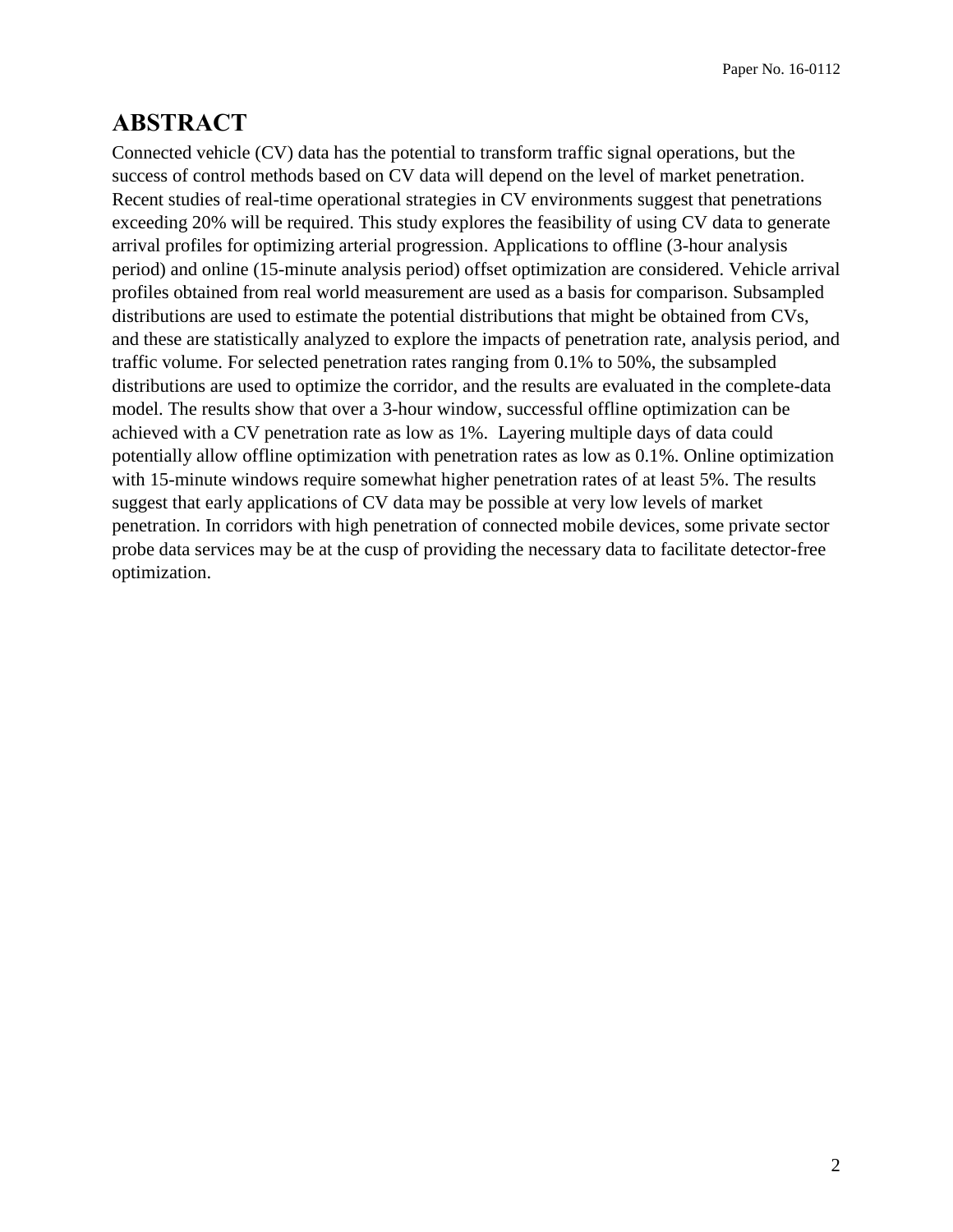# **INTRODUCTION**

Information is essential for traffic control systems to respond to changing demands. For example, actuation profoundly changes how signalized intersections operate, and adaptive control is enabled by further increasing the amount of available information. Historically, the only way to obtain more information has been to install more detectors. However, like all infrastructure, a large detector inventory can be expensive to deploy and maintain. Setback (or "advance") detectors, located well upstream of the stop bar, are costly because of the need to connect distant equipment to the local intersection.

Connected vehicles (CVs), which can send and receive information between each other and with traffic infrastructure (*[1](#page-20-0)*), will very likely transform traffic control by providing increasingly detailed information. The possibilities of CV data for signal control have been explored by several researchers recently (*[2–](#page-20-1)[8](#page-20-2)*). The outcomes of these studies are summarized in [Table 1.](#page-3-0) This selection of papers includes studies that focus on the influence of the market penetration rate, *p*. This is the proportion of the vehicle fleet consisting of CVs. As *p* increases, more benefit is generally attained from the CV-assisted algorithm. A critical value of *p* may be defined as the lower bound for achieving a benefit. A survey of previous studies puts this lower bound at approximately 20% or so. Methods that specifically incorporate estimates of the non-CV states can reduce this to as low as 10%. Thus, for real time applications, relatively high values of *p* are needed to begin seeing benefits.

| Study                         | <b>Synopsis</b>                                                                                      | Critical Value of $p$      | Range of $p$<br>Considered |
|-------------------------------|------------------------------------------------------------------------------------------------------|----------------------------|----------------------------|
| Priemer and<br>Friedrich (2)  | Real-time control on a 20-second horizon, compared<br>to TRANSYT-7F actuated-coordinated control     | $17\%$ <sup>a</sup>        | $10 - 100\%$               |
| He <i>et al.</i> $(3)$        | Multimodal real-time control, compared to free,<br>actuated-coordinated, and transit signal priority | $40\%$ <sup>a</sup>        | 20-100%                    |
| Lee <i>et al.</i> $(4)$       | Real-time control minimizing cumulative travel time<br>compared to actuated control                  | $30\%$ <sup><i>a</i></sup> | $10 - 100\%$               |
| Goodall <i>et al.</i> $(5)$   | Real-time control over a 15-second horizon compared<br>to Synchro actuated-coordinated control       | $25%^{b}$                  | $10 - 100\%$               |
| Goodall $et al. (6)$          | Real-time control assisted with estimation of<br>unequipped vehicle information                      | $10 - 25\%$ <sup>a</sup>   | $5 - 100\%$                |
| Feng <i>et al.</i> $(7)$      | Real-time control assisted with estimation of<br>unequipped vehicle information                      | $25 - 50\%$                | 25-100%                    |
| Argote-Cabañero<br>et al. (8) | Estimation of arterial measures of effectiveness<br>over a 15-minute analysis period                 | $15\%$ <sup>d</sup>        | $0.01 - 100\%$             |

<span id="page-3-0"></span>Table 1. A summary of selected literature on signalized intersection control using connected vehicles.

*a* the critical value identified by the researchers.

*b* lower bound based on delay reductions first occurring at  $p = 25\%$  (see Tables 1 and 2 in the referenced paper).

*c* lower bound based on delay increases for  $p = 25\%$  and decreases for  $p = 50\%$  (see Table 4 in the referenced paper).

*d* taken from the authors' concluding statement regarding this value as a general threshold.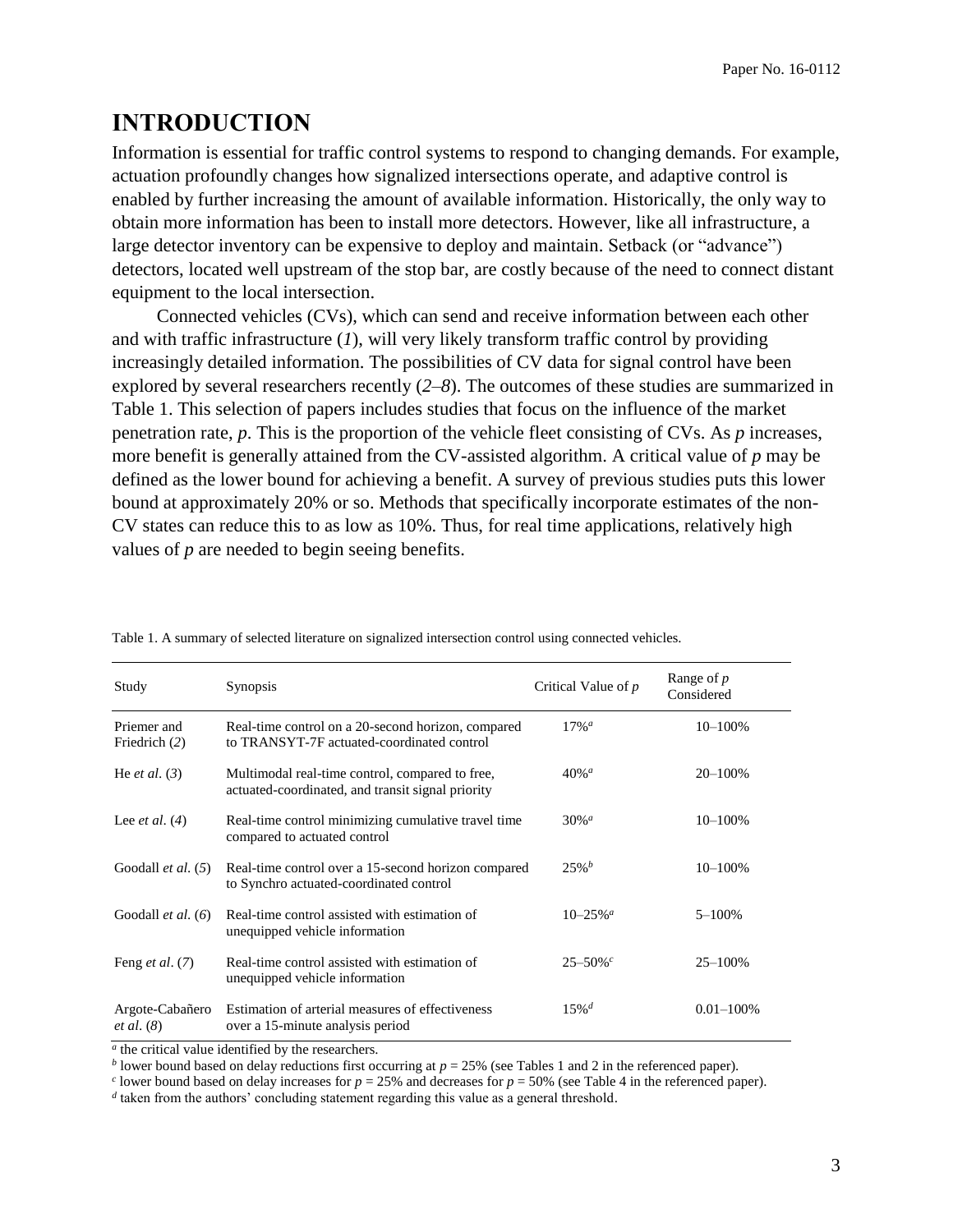It is difficult to estimate what year any particular value of *p* might be achieved. A 2011 study (*[9](#page-20-8)*), assuming that onboard dedicated short range communication (DSRC) equipment (*[10](#page-20-9)*) would be mandated by 2019, projected that 30% market penetration would be achieved by 2024. If the proliferation of smartphones is a good predictor, CVs may see rapid deployment. However, a substantial amount of equipment upgrades would still be needed to facilitate communications between vehicles and infrastructure, including approximately \$350 million in controller upgrades alone (*[9](#page-20-8)*). It seems pragmatic to expect that another decade or more will pass before roadways are ready to launch real-time control schemes based on CV data. However, there may be other opportunities in the shorter term that could be achieved at lower values of *p,* particularly if the "connected vehicle" concept is expanded to include data obtained from mobile phone and vehicle navigation systems. Currently, about 64% of adults in the US own a smartphone (*[11](#page-20-10)*); thus, many vehicles are already carrying devices that report their position over time.

This paper explores how CV data at very low values of *p* could potentially be used to facilitate offline optimization and online adaptive adjustment of coordinated signal timing parameters. Rather than focusing on a horizon of less than one minute, horizons of 3 hours (offline) or 15 minutes (online) are used to investigate the level of *p* needed before the system can make a beneficial control decision. The emphasis of this paper is on the lower ranges of *p* corresponding to the early adoption phase of CV deployment, with values as low as  $p = 0.1\%$ considered. The proof of concept presented here uses the cyclic, phase-based paradigm currently widespread in signal control. However, the findings from exploring the sampling problem will likely manifest in other paradigms as well.

### **REPLACING DETECTION WITH CV DATA**

A starting point for exploring how CV data could replace detectors is to understand what types of information detectors collect. [Figure 1](#page-5-0) presents a series of data visualizations that represent similar types of information at differing levels of aggregation.

[Figure 1a](#page-5-0) presents a time-space diagram showing vehicle arrivals on a particular signalized approach. Here, the stop bar is located at 3000 ft and a setback detector is located at 2600 ft. This is a typical location for dilemma zone protection in a 55 mph zone (at 81 fps, a detector would be located 405 ft upstream to provide a 5-second extension). The intersection operates with a cycle length of 114 seconds; the red bars at 3000 ft indicate when the signal is red. The black lines represent vehicle trajectories. The red and green diagonal lines representing the end of green (EOG) and beginning of green (BOG) project the signal state backward, delineating the range of detection events relevant to the cycle between 114 and 228 seconds. Each dot located at the intersection of a vehicle trajectory and the detector location at 2600 ft represents a detection. The graphic just above the time space diagram represents these detection events relative to the signal state. This represents the data provided by setback detection. It implies the pattern of arrivals and the likely trajectories that occurred.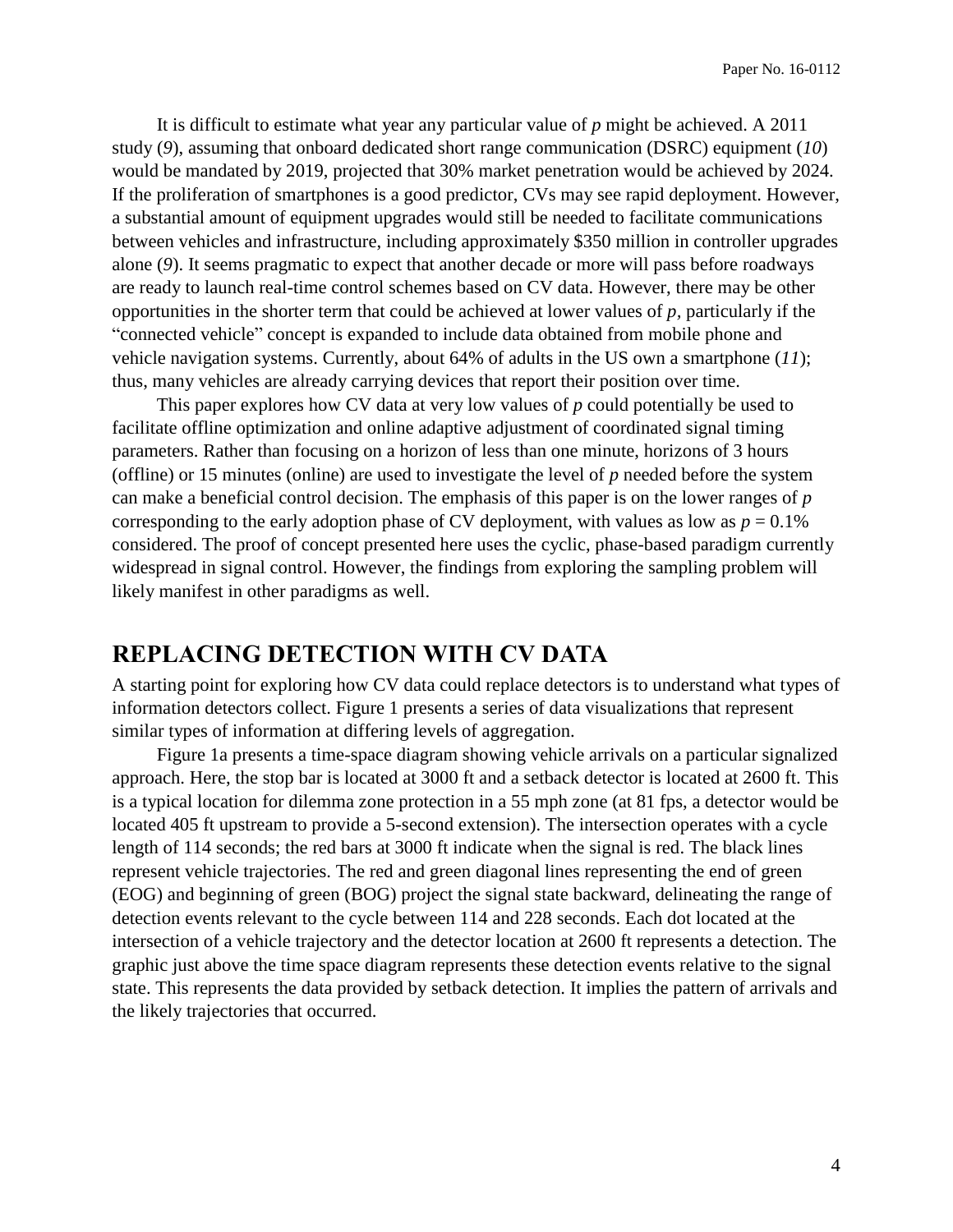

<span id="page-5-0"></span>Figure 1. Three graphical representations of vehicle arrival and phase status data based on conventional (complete) detection: (a) a time-space diagram, and a coordination diagram for one cycle;

(b) a Purdue Coordination Diagram (PCD) covering 24 hours;

(c) a cyclic flow profile showing arrival and probability of green distributions.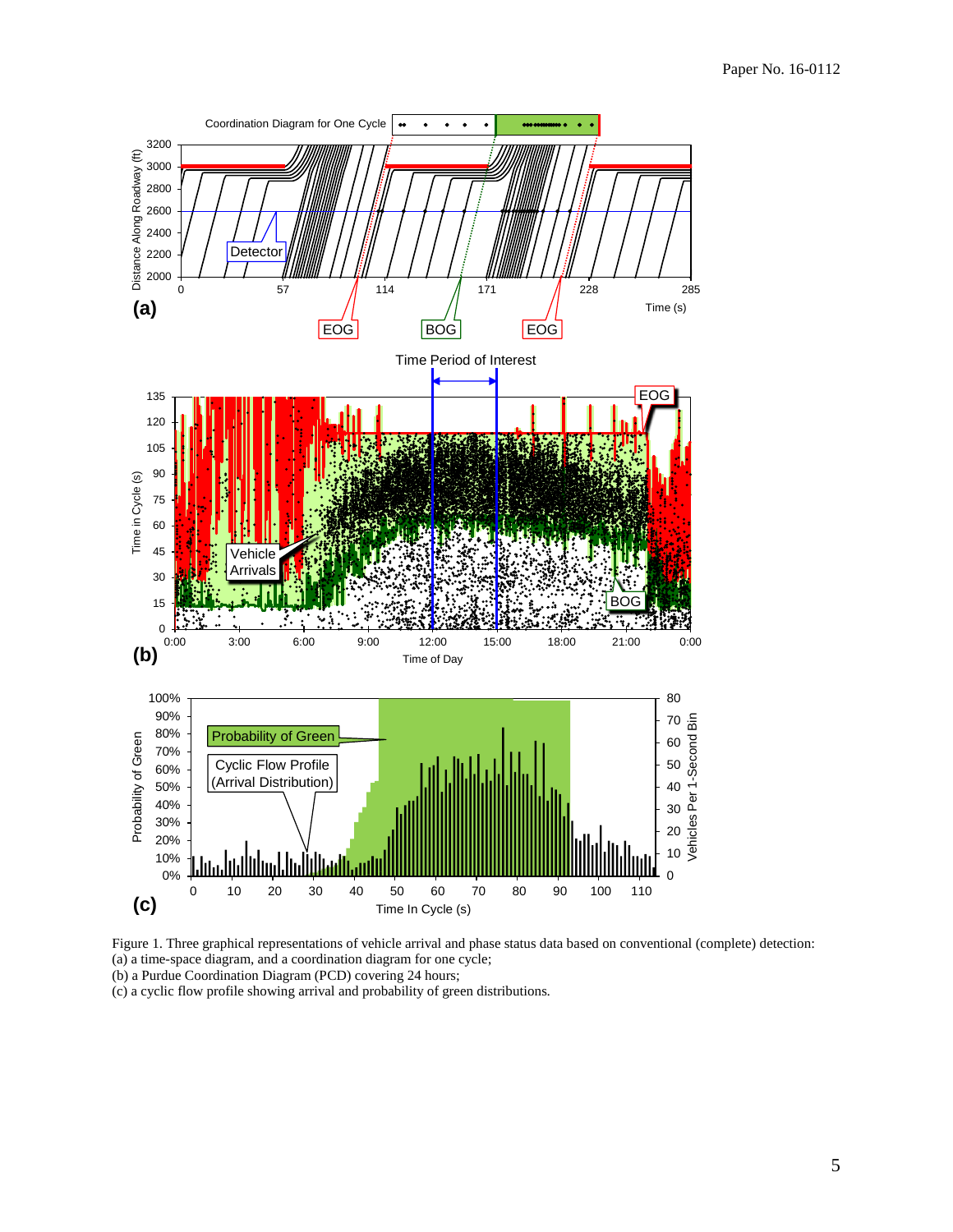This summary cyclic visualization, when repeated for multiple cycles (*[12](#page-20-11)*), was introduced as the "Purdue Coordination Diagram" (PCD). It has been extensively used to evaluate progression in Indiana (*[13](#page-20-12)*), Utah (*[14](#page-20-13)[,15](#page-20-14)*), and elsewhere. [Figure 1b](#page-5-0) shows a PCD covering a 24 hour period. Each column in the data represents one cycle. The time in cycle flows vertically. The horizontal axis represents the previous EOG; the green line shows the BOG during each cycle, and the upper red line shows the EOG and the end of the cycle. In each cycle, the data timeline is truncated at the upper EOG and continues in the next column to the right. The dots represent vehicle detections at the setback detector. Between 6:00 and 22:00, the intersection is operated with a cycle length of 114 seconds. The duration of green and the arrival times of platoons vary throughout the day as a consequence of early return to green when side-street demand is low. During the overnight period (22:00–6:00), the signal sometimes cycles more rapidly, while at other times it dwells in green on the coordinated movement. This chart visually summarizes the relevant information to assess the quality of progression; in this case, during most of the day, most vehicle arrivals are clustered between the BOG and EOG, so progression is favorable.

When an intersection is operated with cyclic coordination, cyclic flow profiles can be developed (*[16](#page-20-15)*). [Figure 1c](#page-5-0) shows an example. For example, at 60 seconds into the cycle, about 50 vehicles arrived during that 1-second bin, and the probability of green was 100%, looking across the entire 3-hour analysis period. Most of the vehicle arrival distribution coincides with a high probability of green, indicating favorable progression. The distribution corresponds to the highlighted region between 12:00–15:00 in [Figure 1b](#page-5-0).

These data representations enable coordinated signal timing parameters, particularly offsets, to be optimized. By predicting how the distributions will change under a given adjustment, it is possible to systematically optimize all of the offsets in the system (*[18](#page-20-16)*). It is possible to consider "online" and "offline" methods of optimization:

- *Offline* methods use data from longer time periods, and adjust the static offset that is called into service when the corresponding time of day plan comes into service. While many offline methods use model-based estimations of roadway traffic, methods that incorporate measured arrivals have proven to be quite effective (*[16](#page-20-15)[,17](#page-20-17)[,18](#page-20-16)[,19](#page-21-0)*).
- *Online* methods use data from shorter time periods, and dynamically adjust offsets to respond to developing conditions. Such methods are used in adaptive control systems such as SCOOT (*[20](#page-21-1)*) and ACS-Lite (*[21](#page-21-2)*).

Both rely upon the availability of working detection to measure arrivals and determine an appropriate adjustment. If detection systems malfunction, the control system also fails; and detection systems have associated costs for installment and maintenance. If a sufficient sampling of the arriving traffic could be deduced from CV data, the arrival distributions could be developed with no detection at all—meaning that advanced control could be made possible with little to no infrastructure investment.

[Figure 2](#page-7-0) shows how a detector-free measurement might be facilitated by CV data. This shows a time space diagram of several vehicles on a signalized approach. In this example, one of the vehicles in the stream is a connected vehicle. The true trajectory of the vehicle is reported in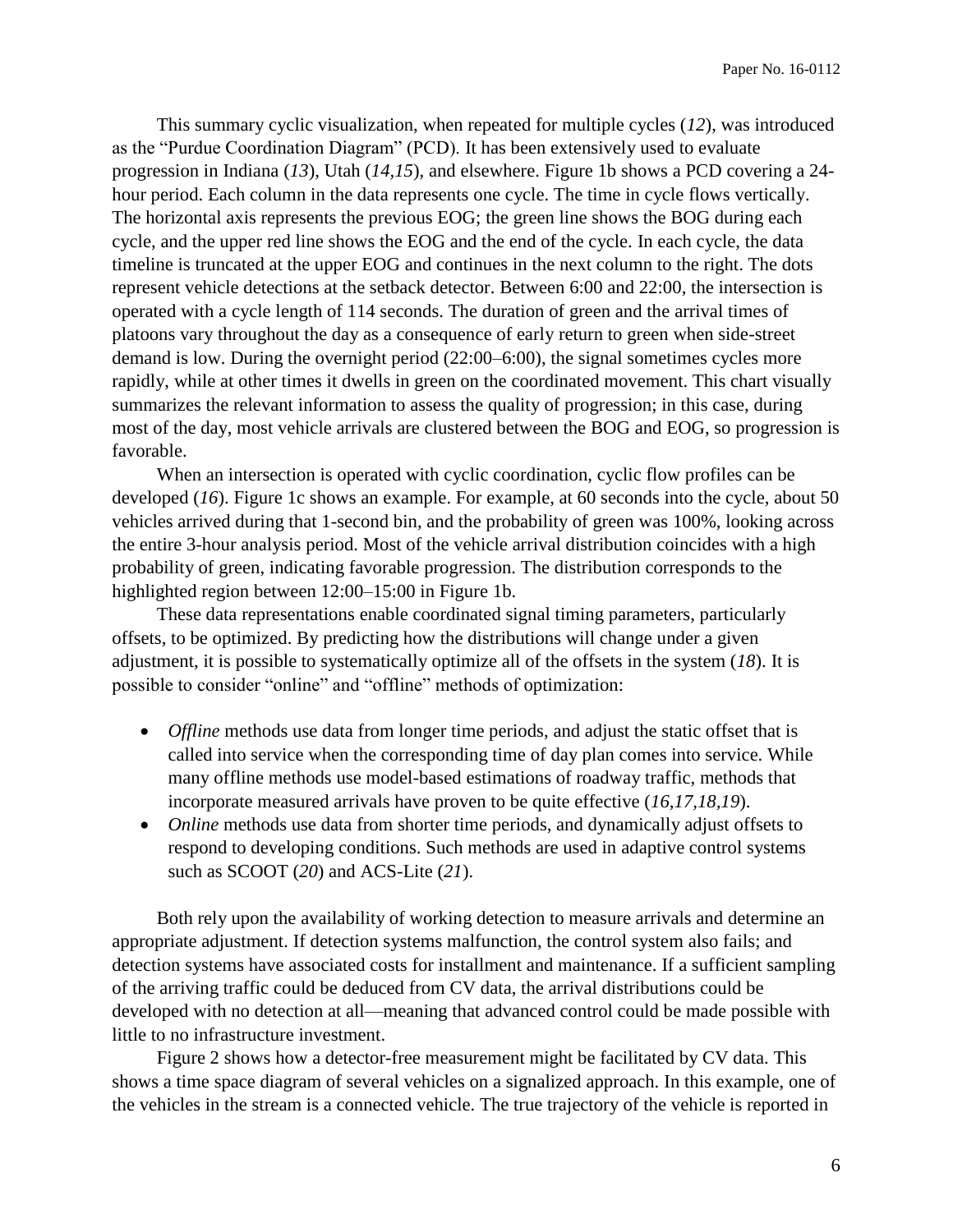the CV data, with a timestamped position being recorded at some reporting interval (which might be regular or irregular). The detector data yields an arrival profile for the example timeline; with only one CV in this vehicle stream, the CV data would only show one vehicle while there were actually seven in total. It is not difficult to imagine that some cycles might contain no CVs at all.

However, if the control scheme remains consistent over a long enough time period, as in the situation illustrated by the PCD in [Figure 1b](#page-5-0), the arrival distribution could be estimated from a sampled measurement of the vehicles. If the CVs are randomly distributed in the vehicle stream, then this becomes a sampling problem: find the critical value of *p* needed for a useful estimate of the arrival distribution, over analysis period *T*. In signal control, the maximum feasible duration *T* is determined by the use case. For online applications, the upper bound of *T* would likely be several minutes, whereas for offline applications, multiple hours would be acceptable. For offline applications, multiple days could even be layered if traffic patterns are consistent, similar to how sparse travel time data may be combined to yield a representative distribution (*[22](#page-21-3)*).



<span id="page-7-0"></span>Figure 2. Traditional vehicle arrival measurement with detection, and opportunities for detector-free measurement using connected vehicle data.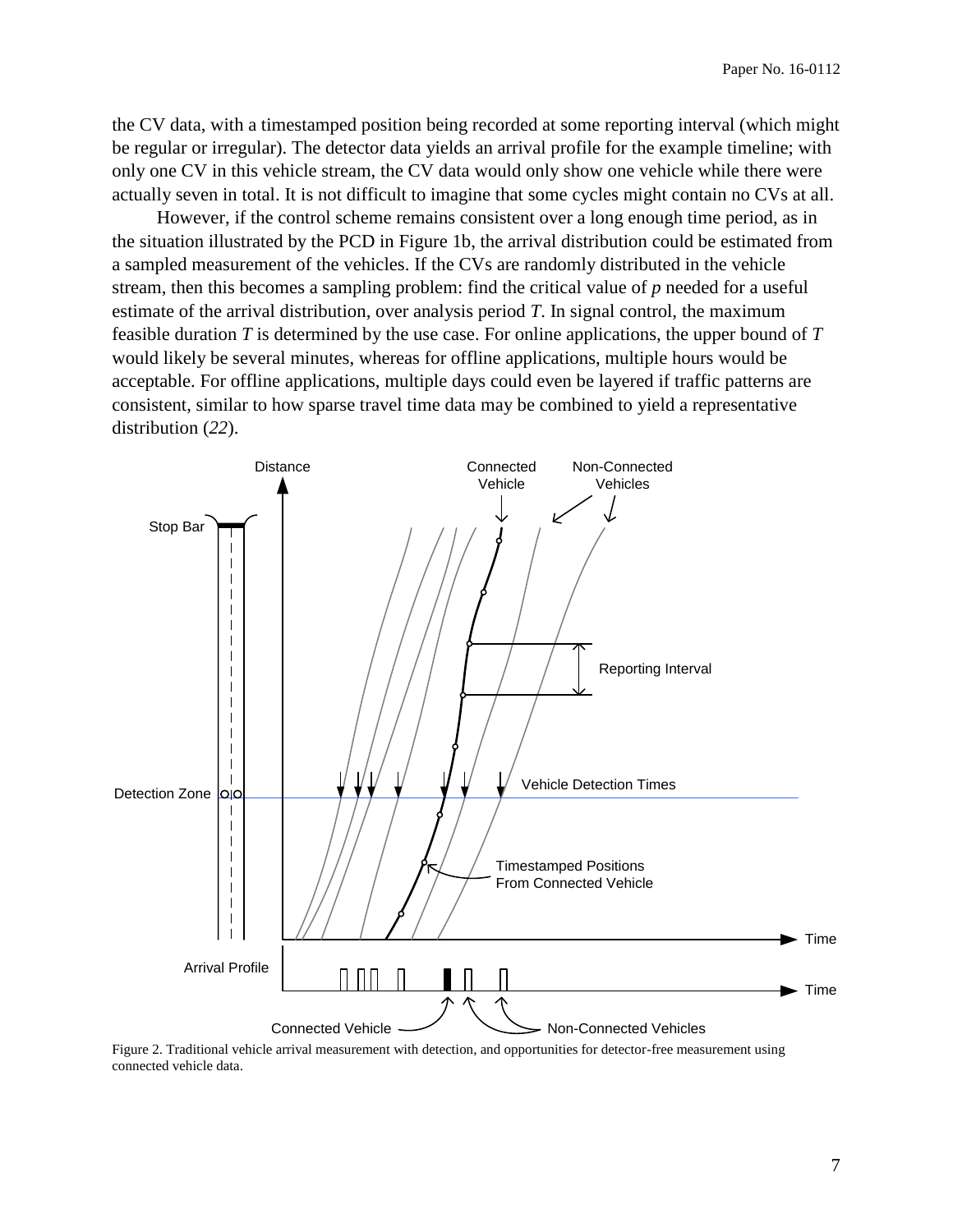### **ESTIMATING THE IMPACT OF MARKET PENETRATION**

#### **Hypothetical CV Data from Sampled Detector Data**

To investigate the impact of the market penetration rate *p*, this study considers how vehicle arrival profiles could potentially be estimated with CV data, and then investigates the use of those for optimizing the signal offsets. SR 37, a nine-intersection arterial north of Indianapolis, Indiana, served as the test corridor for this study. This location was previously used for several offset-optimization studies (*[12,](#page-20-11)[23](#page-21-4)*). Each intersection is capable of logging phase and detector status using high resolution event data (*[24](#page-21-5)*). Complete field data from Saturday, June 20, 2015 was used for this study.

The complete cyclic flow profile data from the physical detectors, as represented by the flow profile in [Figure 1c](#page-5-0), was used to represent the scenario where  $p = 100\%$ . These are measured for analysis periods (*T*) of various durations. To model the effects of substituting CV data for detector data, a subset of the detector data was constructed by random selection of the detection events to mimic the distribution of CVs in the vehicle stream, using a likelihood of selection equal to *p*. This yields a sampled arrival profile for given values of *T* and *p*.

[Figure 3](#page-9-0) presents an example of how the sampled flow profiles degrade as *p* decreases from 100% to 0.1%. The left column shows data for  $T = 3$  h while the right column shows  $T = 15$ min.

- [Figure 3a](#page-9-0) and [Figure 3b](#page-9-0) respectively show the probability of green profiles for  $T = 3$  h and *T* = 15 min. This study assumes that the green times can be measured without loss of fidelity.
- [Figure 3c](#page-9-0) and [Figure 3d](#page-9-0) respectively show the complete  $(p = 100\%)$  data, as measured by the actual physical detector. The same profile should be duplicated without a detector, if each vehicle in the traffic stream is a CV. This study ignores the possibility of spatial or temporal variation in the CV data.
- At  $p = 10\%$ , the 3 h profile [\(Figure 3e](#page-9-0)) is still similar to the  $p = 100\%$  profile [\(Figure 3c](#page-9-0)). This is less true of the 15 min profile [\(Figure 3f](#page-9-0)).
- At  $p = 1\%$ , the 3 h profile has a lower fidelity [\(Figure 3g](#page-9-0)), yet the vehicles are still clustered in the same part of the cycle as the  $p = 100\%$  distribution. The 15 min profile [\(Figure 3h](#page-9-0)) has only two vehicles.
- At  $p = 0.1\%$ , the 3 h profile shows only one vehicle [\(Figure 3i](#page-9-0)) while the 15 min profile has none at all (Figure 3*j*).

The bottom row shows the normalized cumulative arrivals for all of the above arrival histograms overlaid in one chart. For the 3 h distribution [\(Figure 3k](#page-9-0)), the  $p = 100\%$  and  $p = 10\%$ lines are very similar; the  $p = 1\%$  line has the same general shape but is somewhat displaced from the others. The  $p = 0.1\%$  takes its shape from the single observed vehicle [\(Figure 3i](#page-9-0)). The degradation in the 15 min data is more severe. The degradation in the 15 min data [\(Figure 3l](#page-9-0)) is more severe. Here, the  $p = 10\%$  line substantially diverges from  $p = 100\%$ , while the  $p = 1\%$  line is very different. The  $p = 0.1\%$  line cannot be plotted because there were no observations.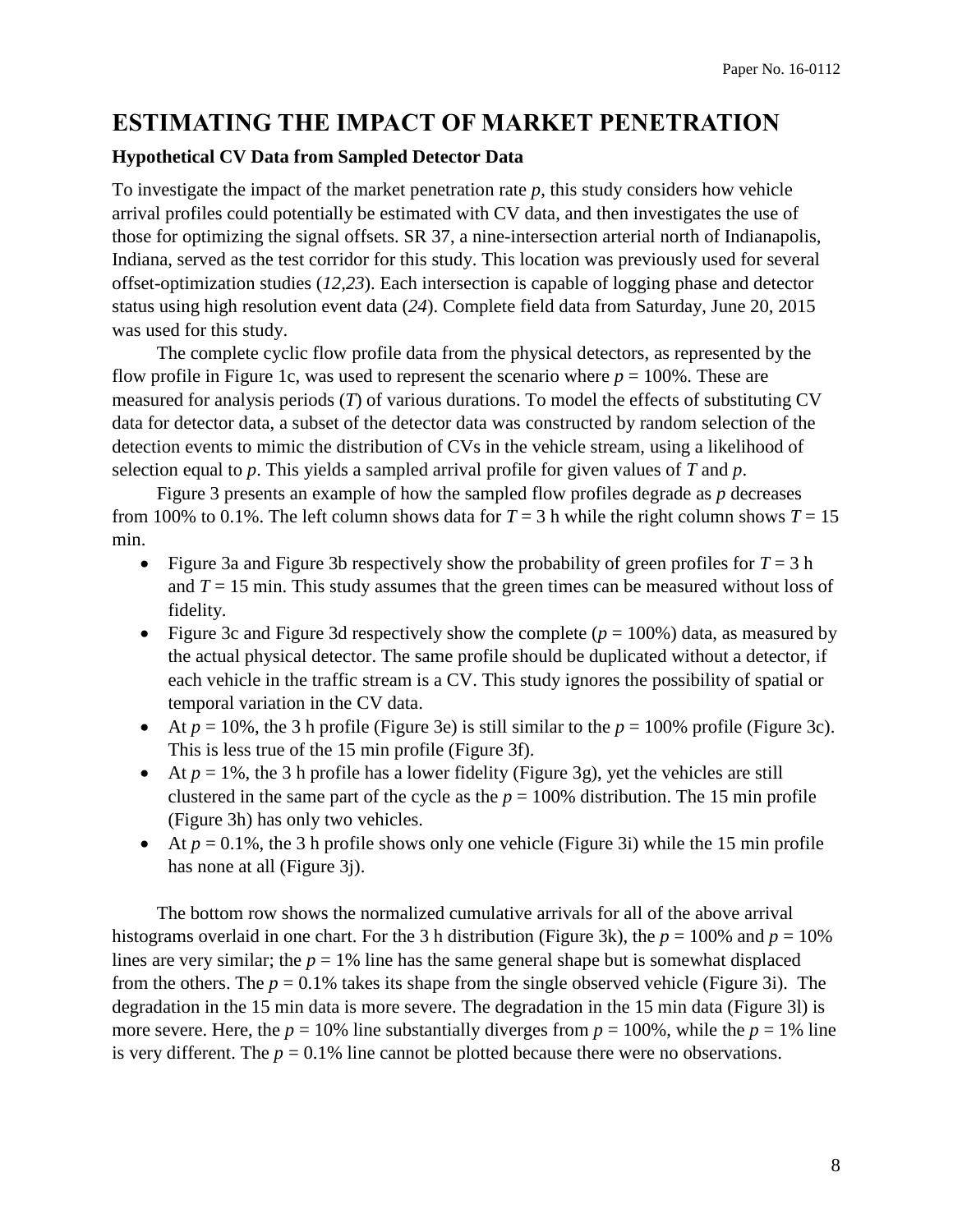

<span id="page-9-0"></span>Figure 3. Measured cyclic profiles. Data shown for Northbound at SR 37 and Town and Country Blvd: (a) distribution of green for  $T = 3$  h; (b) distribution of green for  $T = 15$  min; (c) vehicle arrival distribution for  $T = 3$  h,  $p = 100\%$ ; (d) vehicle arrival distribution for  $T = 15$  min,  $p = 100\%$ ; (e) vehicle arrival distribution for  $T = 3$  h,  $p = 10\%$ ; (f) vehicle arrival distribution for  $T = 15$  min,  $p = 10\%$ ; (g) vehicle arrival distribution for  $T = 3$  h,  $p = 1\%$ ; (h) vehicle arrival distribution for  $T = 15$  min,  $p = 1$ ; (i) vehicle arrival distribution for  $T = 3$  h,  $p = 0.1\%$ ; (j) vehicle arrival distribution for  $T = 15$  min,  $p = 0.1\%$ ; (k) cumulative profiles for  $T = 3$  h, for various *p*; (1) cumulative profiles for  $T = 15$  min, for various *p*.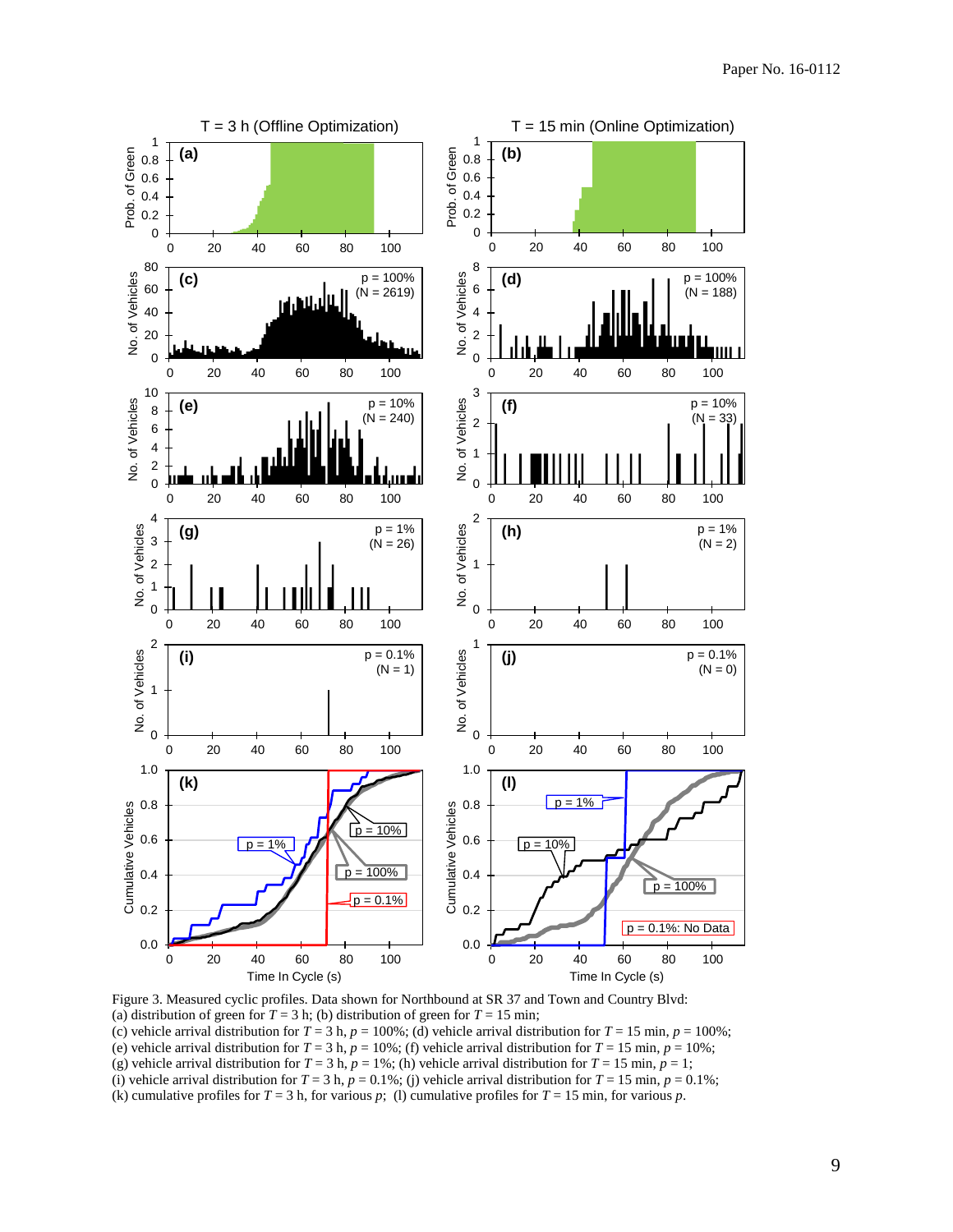#### **Impact of Market Penetration and Analysis Period**

The example data in [Figure 3](#page-9-0) represents one particular random sample for selected values. To further explore the interaction of *T* and *p*, the process was repeated for a range of *T* varying from one signal cycle (114 seconds) to 5 hours, and for *p* ranging from 0.1% to 75%. Because the random sampling process yields a different subset on each iteration, the sampling procedure was repeated 100 times for each combination of *T* and *p*. These were then compared to the complete data set  $(p = 100\%)$  using the Kolmogorov-Smirnov (KS) test to compare cumulative distributions.

The average *P*-values for the 100 KS tests are shown for different combinations of *T* and *p* in [Figure 4.](#page-10-0) The vertical lines indicate the values of *T* that were tested, and the labels indicate the values of *p* that were used for each. As expected, the higher the value of *p*, the smaller the *T* needed to achieve a similar degree of confidence in the estimated profile (i.e., same *P*-value). For real-time applications, small values of *T* would be required. For these, high market penetrations are needed, which agrees with previous studies. For other applications where estimates can be aggregated over a longer observation period, lower market penetrations suffice. For example, for two cycles, *p* = 75% yields a P-value above 0.95, while for 3 hours, similar confidence can be achieved with  $p = 5\%$ .



<span id="page-10-0"></span>Figure 4. Relationship between analysis period *T* and the quality of arrival profile estimation (average P-value from KS tests for 100 separate random samples) at various values of market penetrations, *p*. The percentage displayed on each curve shows the value of *p*.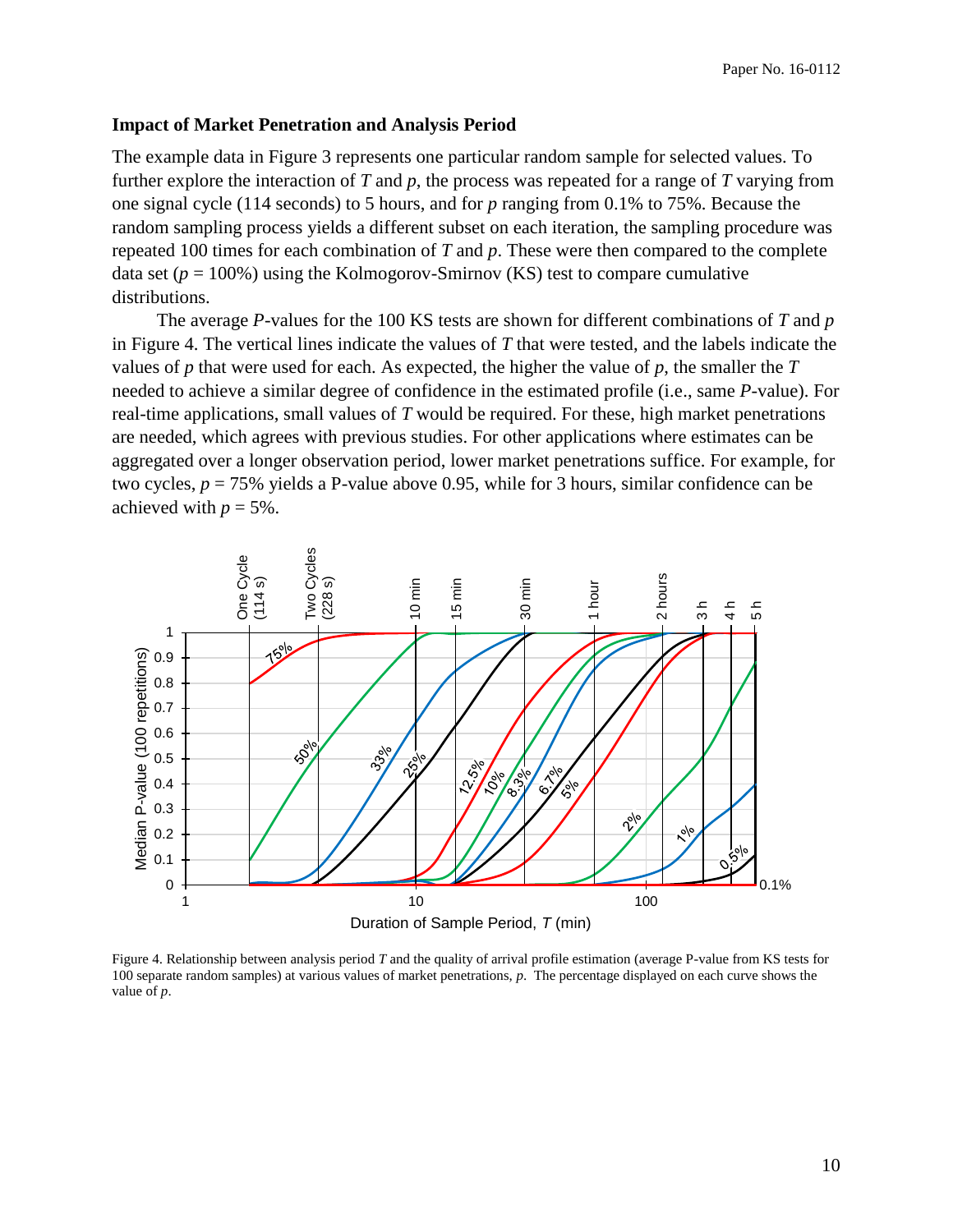#### **Impact of Traffic Volume**

To investigate the impact of traffic volume, KS tests were repeated for selected values of *p* for every possible interval starting from the beginning of every minute from 6:00 to 19:00 during Saturday, June 20, 2015. This was done for  $T = 15$  min and  $T = 3$  h. For every interval, KS tests for 100 random samples were conducted. [Figure 5](#page-12-0) shows plots of the average P-values of those tests against the equivalent hourly volume. The range of volumes is smaller in [Figure 5b](#page-12-0) ( $T = 3$ ) h) because of the larger analysis period. Lower values of  $p$  are investigated for the  $T = 3$  h analysis.

As the charts indicate, the higher the traffic volume, the more likely the sampled distributions exhibit good statistical fits to the true distribution. This is as expected; as volume decreases, the number of CVs also decreases (presuming they are randomly distributed in the vehicle fleet). As [Figure 5a](#page-12-0) shows, for a high degree of confidence in matching arrival distribution shapes with  $T = 15$  min, rather high values of  $p$  are needed, but even high penetration rates face problems at low volume intervals. [Figure 5b](#page-12-0) shows that the longer analysis period lessens the required value of *p* considerably. For example, in [Figure 5a](#page-12-0), *p* = 10% results in P-values of 0.2 or less, but in [Figure 5b](#page-12-0),  $p = 10\%$  yields P-values higher than 0.9 for all volumes. This shows that a low *p* can be combined with a high *T* to better sample the traffic characteristics; the tradeoff would be in whether traffic conditions would remain constant over the 3-hour period in order to be useful. The next section considers uses of the sampled profiles for offset optimization.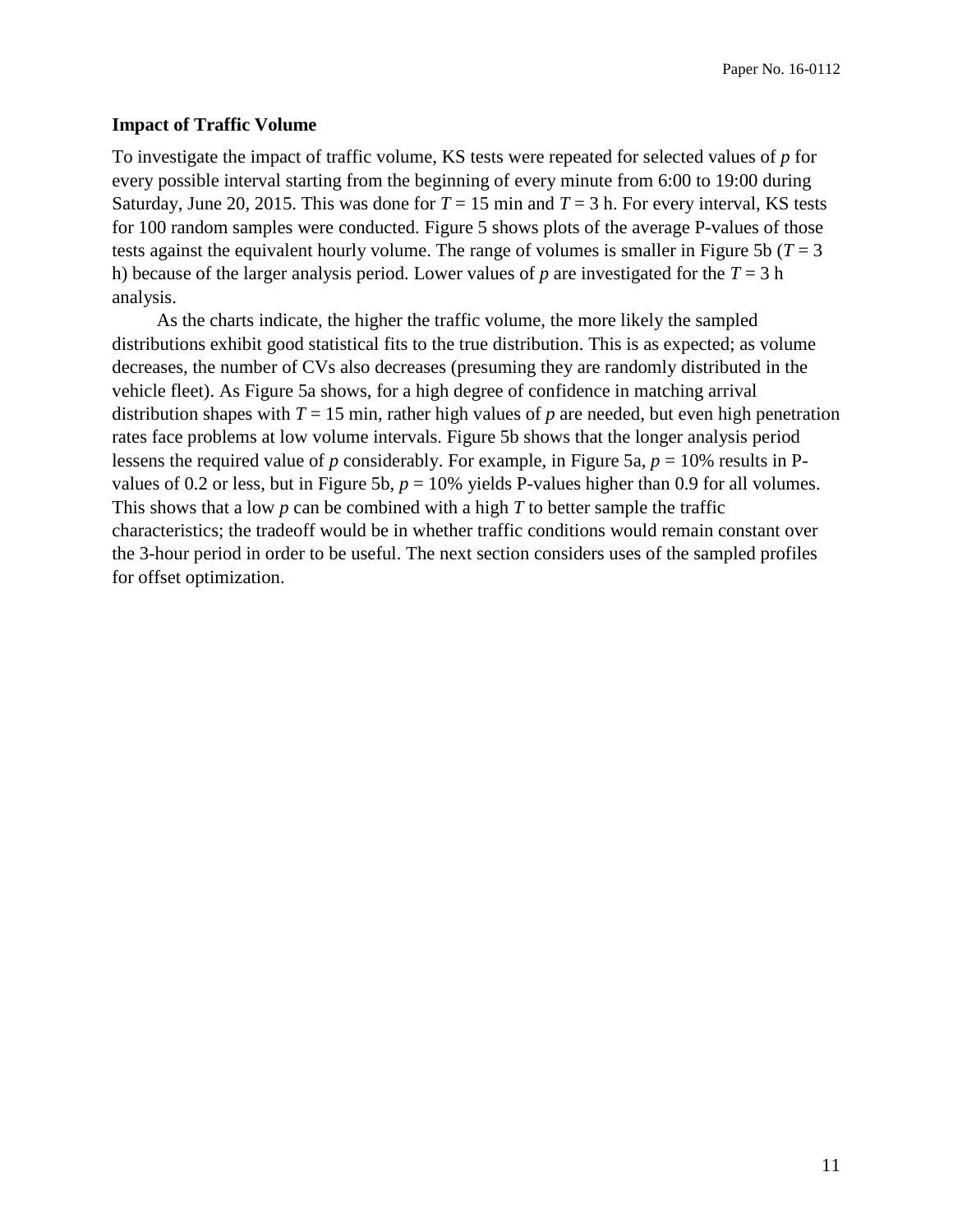

 $\Delta p = 50\%$  p = 33% o p = 25% + p = 12.5% x p = 10%

<span id="page-12-0"></span>Figure 5. Relationship between traffic volume and the quality of arrival profile estimation. Each point is the average *P*-value of KS tests for 100 separate random samples for a different starting time. Data shown for (a)  $T = 15$  min; and (b)  $T = 3$  h.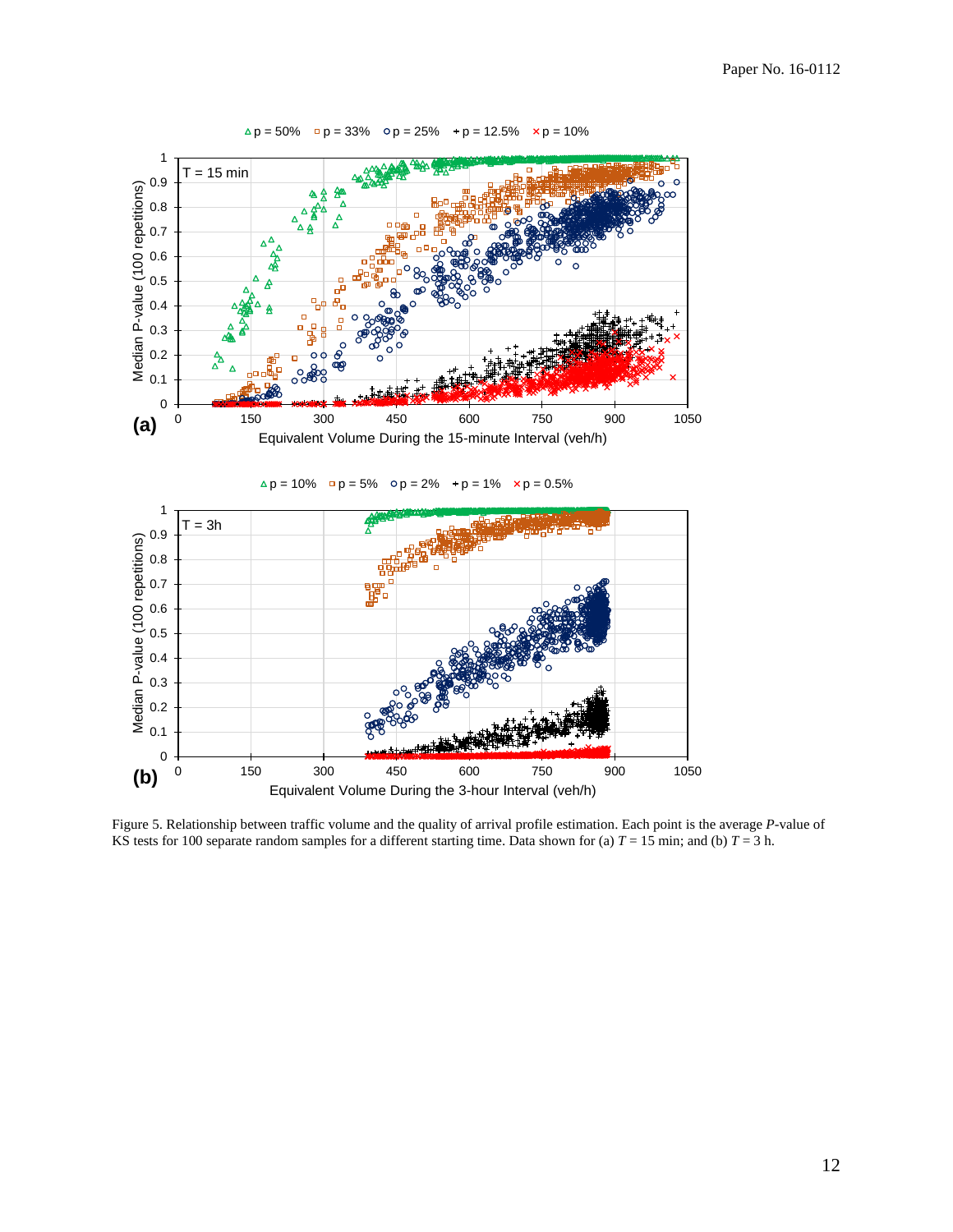#### **CV Penetration Impact on Optimizing a Single Approach**

In both offline and online methods of offset optimization, the goal is to minimize or maximize a performance measure calculated using measured traffic characteristics (*[16](#page-20-15)[,20](#page-21-1)[,21](#page-21-2)[,25](#page-21-6)*). Vehicle arrival profiles can be used to construct an offset-performance curve for an individual signalized approach. This offers an opportunity to develop insights on the influence of *p* on optimization, if CV data are used to measure traffic.

[Figure 6](#page-14-0) shows the plot of percent on green versus offset adjustment for the example data presented in [Figure 3,](#page-9-0) for  $T = 3$  h [\(Figure 6a](#page-14-0)) and  $T = 15$  min [\(Figure 6b](#page-14-0)). Each curve represents the combination of the example subsampled flow profile with the observed green. Note that since the vehicle arrivals are already coincident with green, an adjustment close to 0 is optimal.

- With  $T = 3$  h [\(Figure 6a](#page-14-0)), the  $p = 100\%$  and  $p = 10\%$  curves are very close, which occurs because their distributions are similar [\(Figure 3k](#page-9-0)). The  $p = 1\%$  curve is slightly displaced yet tracks the others fairly closely.
- With  $T = 15$  min [\(Figure 6b](#page-14-0)), the  $p = 10%$  curve and  $p = 100%$  curves are slightly different, yet exhibit the same general trend. Both attain their maximum value within 10 seconds of each other. The  $p = 1\%$  curve is very different from the others because only two vehicles were observed [\(Figure 3h](#page-9-0)).

These results demonstrate that, despite the apparent poor quality of some subsampled flow profiles [\(Figure 3\)](#page-9-0), and rather poor statistical fit to the sampled arrival curves [\(Figure 4\)](#page-10-0), there remains a possibility of achieving near-optimal offset values when using the subsampled data for optimization [\(Figure 6\)](#page-14-0), for at least some levels of market penetration.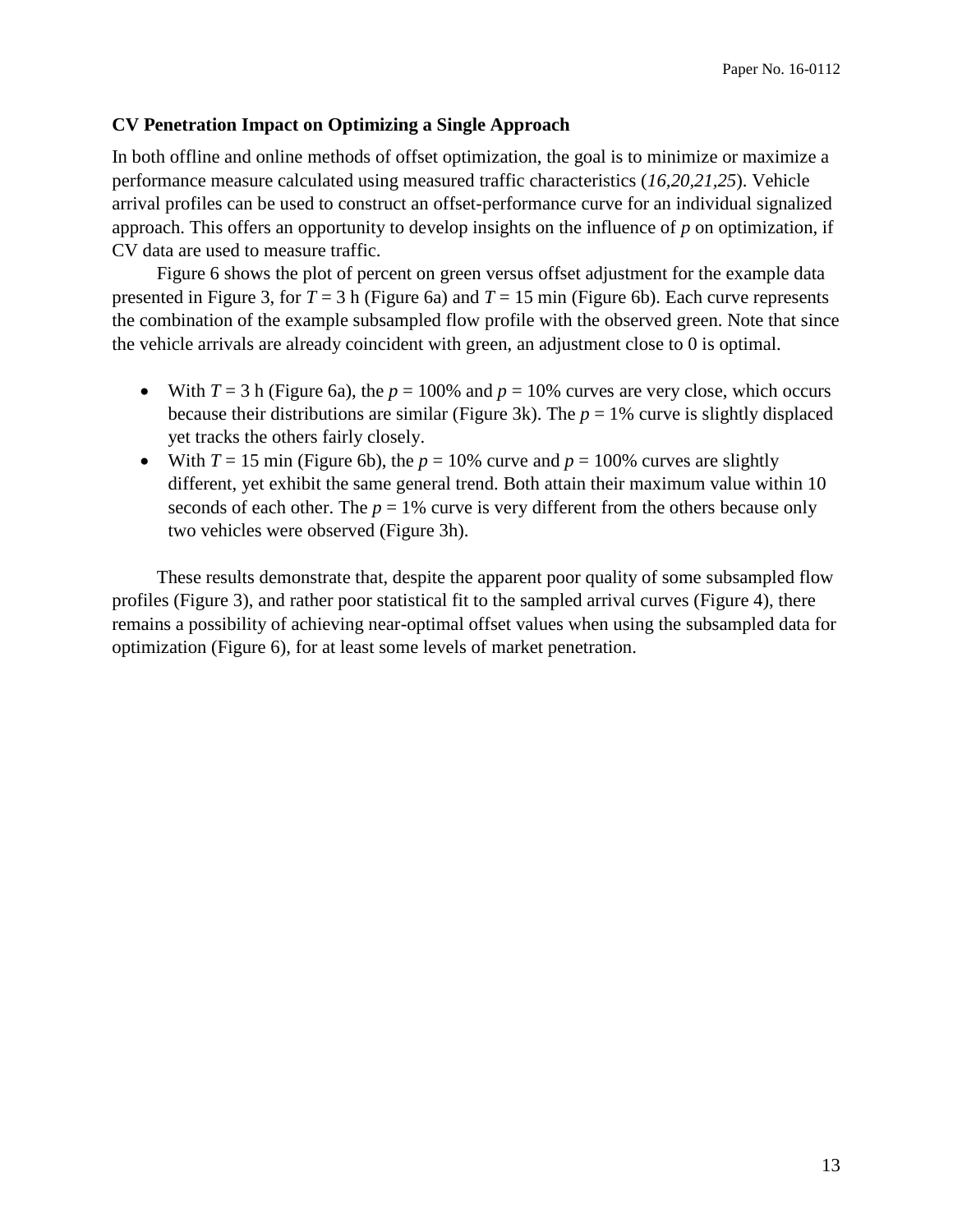

<span id="page-14-0"></span>Figure 6. Offset-performance curves for decreasing market penetration  $p$  for (a)  $T = 3$  h and (b)  $T = 15$  min. Data shown for Northbound at SR 37 and Town and Country Blvd.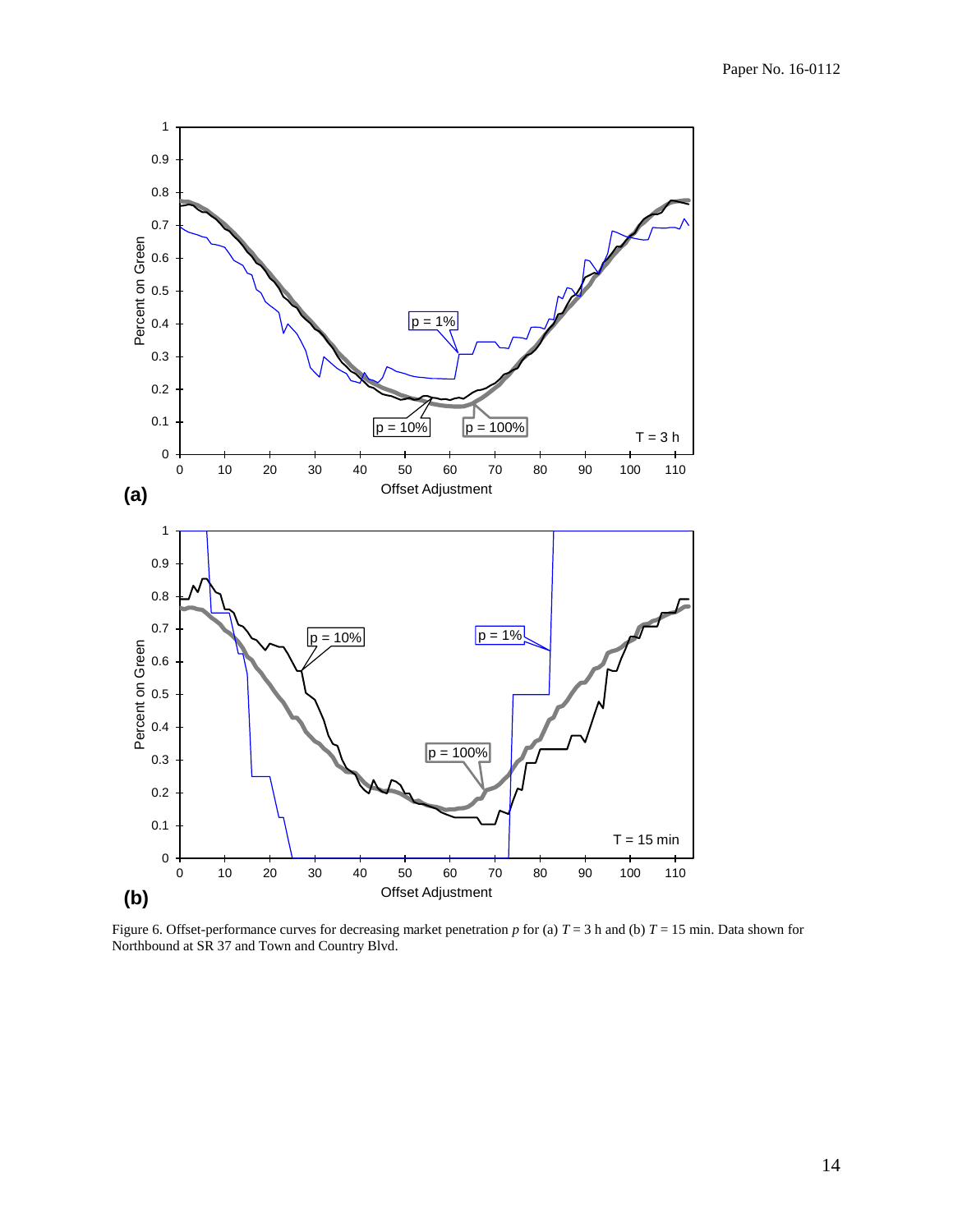#### **Optimizing the Corridor**

Next, offset optimization with CV data arrival profiles was explored. Profiles were developed for the entire corridor by the sampling process described earlier. For each corridor profile, offsets were optimized using a previously developed algorithm (*[18](#page-20-16)*); the resulting offsets were then reentered into a model with complete data to estimate the performance of the solution based on the subset data. This is similar to testing trial offsets in a mesoscopic simulation tool such as TRANSYT (*[25](#page-21-6)*).

To study the impact of market penetration, the procedure was executed for  $p = \{50\%, 10\%, \ldots\}$ 5%, 1%, 0.5%, and 0.1%}, and for *T* = 3 h (using data from 12:00–15:00) and *T* = 15 min (using data from 13:45–14:00). This respectively modeled the performance for offline and online use cases. To mitigate random effects, this entire procedure was repeated 100 times for every combination of *T* and *p.*

[Figure 7](#page-16-0) presents the results for optimizing the 9-intersection corridor. [Figure 7a](#page-16-0) and [Figure 7b](#page-16-0) respectively show the overall system percent on green for  $T = 3$  h and  $T = 15$  min. The leftmost point represents the optimal offsets with complete data ( $p = 100\%$ ), which gives the best possible performance as indicated by the upper green line. The lower red line represents the *worst* possible performance, found by running the optimization algorithm to minimize arrivals on green. The red and green lines thus delineate the range of possible values. The blue line shows the existing percent on green for the existing offsets. Values above this line are system improvements while those below the line are degradations.

The black lines show the distribution of outcomes for 100 iterations at each value of *p*; the median value and the interquartile range are indicated by the  $25<sup>th</sup>$  and  $75<sup>th</sup>$  percentiles, while the dashed lines show the minimum and maximum values within each group. As *p* decreases, the optimization results tend to gravitate toward the middle of the range, resembling the performance of randomly selected offsets. However, the degree to which the curve begins to diverge differs considerably depending on *T*.

- For  $T = 3$  h [\(Figure 7a](#page-16-0)), representing the offline optimization use case, the median outcome for  $p = 1\%$  is only a few percentage points lower than the best possible outcome; even  $p = 0.5\%$  produces a reasonable result, although it is becoming less reliable. Thus, for offline optimization, replacement of detection by CV data seems likely to provide a reasonable source of data even at extremely low rates of market penetration.
- For  $T = 15$  min [\(Figure 7b](#page-16-0)), the median outcome begins diverging much more quickly. While the results for  $p = 10\%$  are still within an acceptable range, while  $p = 5\%$  is slightly more degraded and less reliable, while  $p = 1\%$  is much worse. At  $p = 0.5\%$  and  $p = 0.5\%$  $= 0.1\%$ , there was not enough data available to run the optimizer, because most of the flow profiles had no data.

These results imply a critical value of *p* for offline and online applications in current signal control practice. Using the existing system performance (the blue line in [Figure 7\)](#page-16-0) as the threshold, consider a value of  $p$  to be unacceptable if the  $25<sup>th</sup>$  percentile of its outcome distribution falls beneath the existing offsets. This means that estimated performance is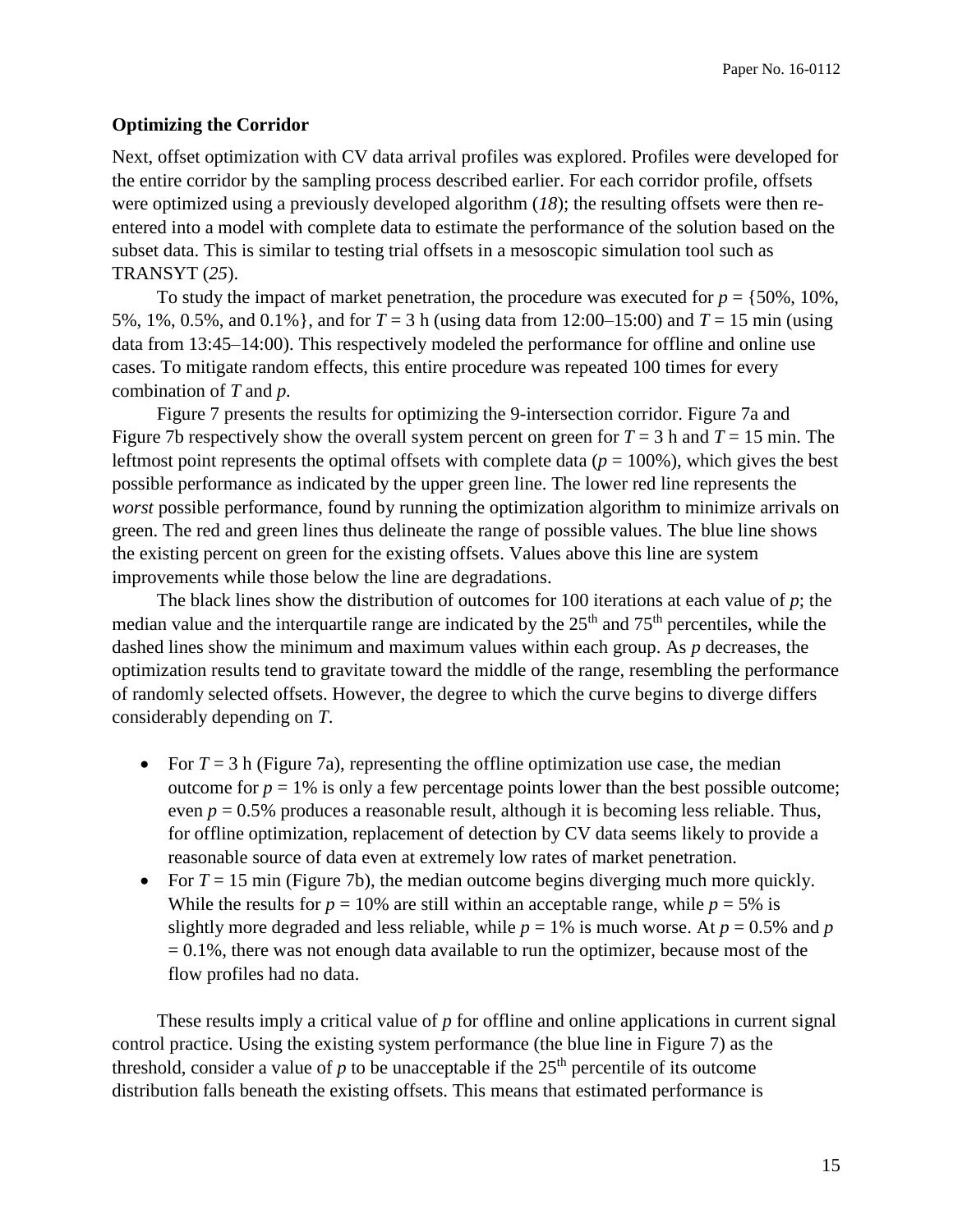considered acceptable as long as the offsets would be improved 75% of the time. Based on this threshold, the critical value for *p* for offline applications is 1.0%, and the critical value for online applications (with a 15-minute horizon) is 5%.



<span id="page-16-0"></span>Figure 7. Sensitivity of optimization outcome to market penetration  $p$  for (a)  $T = 3$  h and (b)  $T = 15$  min. Lines marked "CV" show the distribution of results for 100 iterations at each trial value of *p*.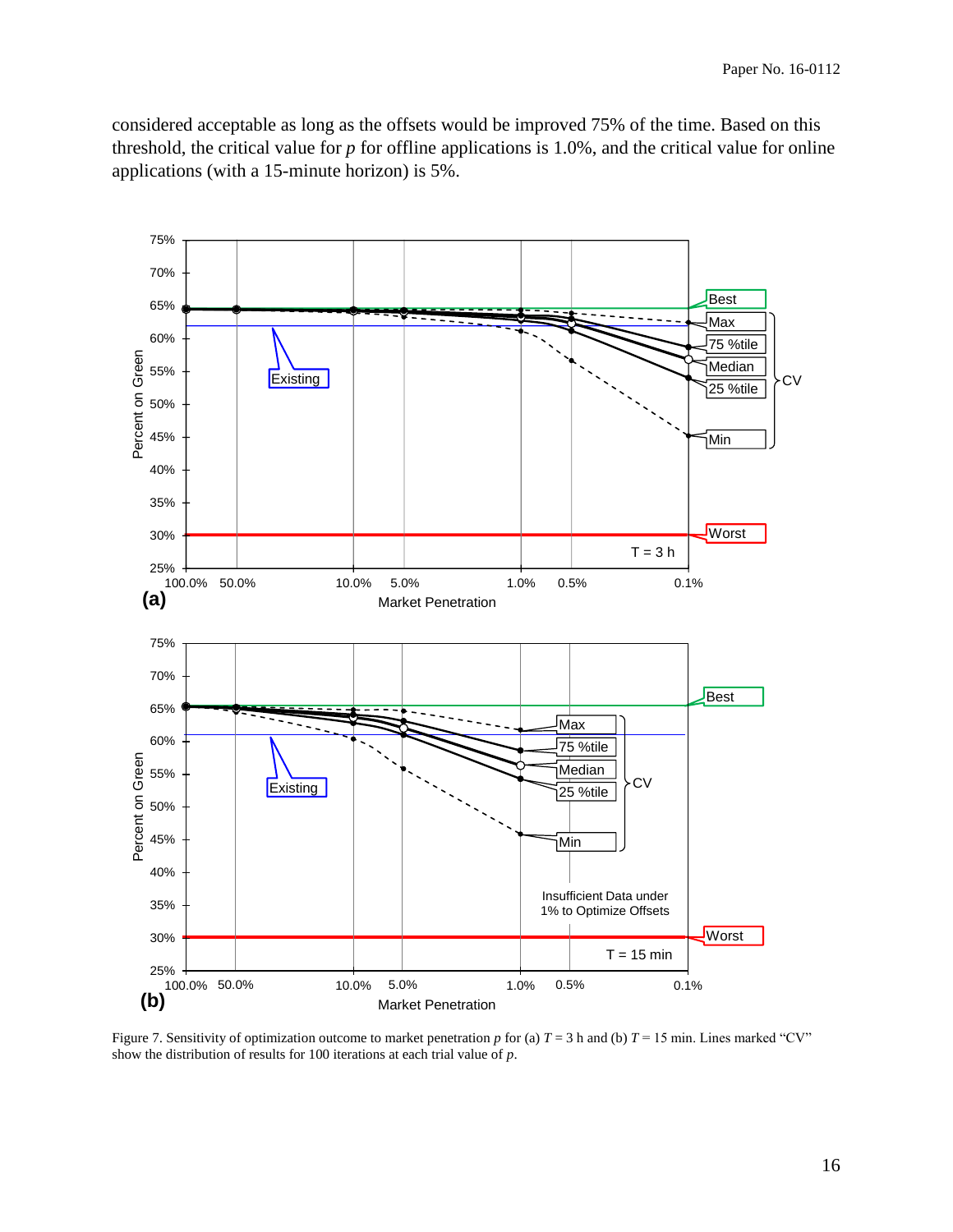#### **Layering Multiple Days**

For offline applications, it may be possible to compile multiple days of operation, increasing the analysis period and increasing the amount of data that can be collected. In [Figure 6a](#page-14-0), the offsetperformance curve for  $T = 3$  h showed that the three performance curves track each other closely. However, there was not enough data at  $p = 0.1\%$  data to allow for a meaningful adjustment.

[Figure 8](#page-17-0) repeats this analysis, this time combining data from three separate 3-hour periods from three consecutive Saturdays: June 6, June 13, and June 20, 2015. Therefore,  $T = 9$  h. Such a combination is possible because the same timing plan was in operation and traffic conditions were similar throughout. This is similar to how sparse travel time data can be combined from multiple instances of a time of day plan to yield a more informative distribution of the travel characteristics (*[22](#page-21-3)*).

The 9 h offset-performance curves show that  $p = 10\%$  and  $p = 1\%$  both follow the  $p =$ 100% line more closely. Also, there is now sufficient data for  $p = 0.1$ % to develop a curve for that data set. While the  $p = 0.1\%$  curve does diverge from the  $p = 100\%$  curve, the minimum and maximum points lie within similar regions of the cycle.



<span id="page-17-0"></span>Figure 8. Impact of layering multiple days of data: Offset-performance data for three aggregated days of data (9 hours total), at different levels of *p*.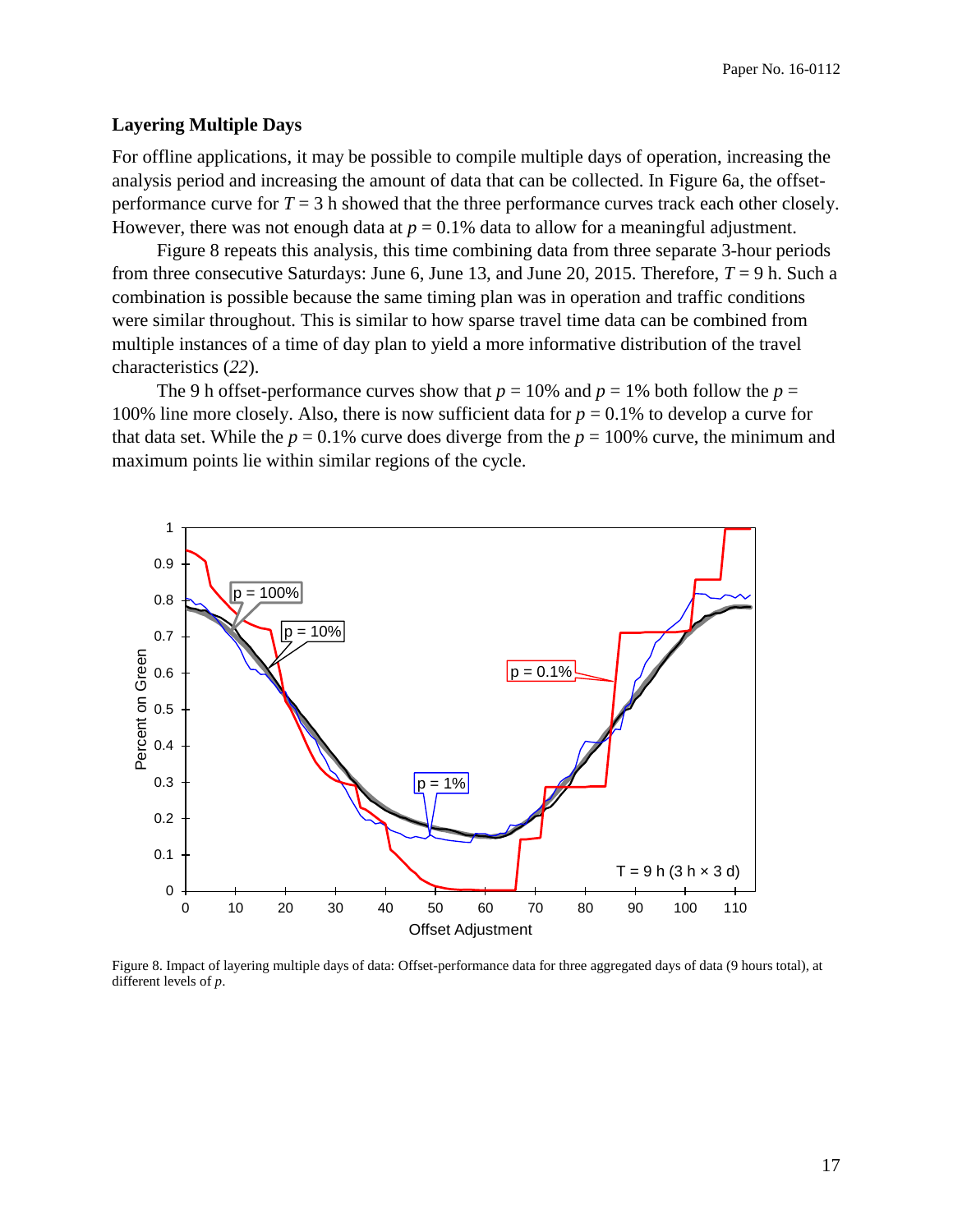#### **Implications for Early Stage CV Applications**

The results demonstrate that detector-free optimization may be feasible with very low market penetration rates of CV, if the CV location data are of enough fidelity to provide vehicle arrival times as accurate as current physical detectors. Consequently, some initial applications of CV data would be possible during early stages of CV deployment, before penetration can enable more advanced applications.

Currently, the infrastructure for CV data through DSRC (*[10](#page-20-9)*) is under development. However, detector-free optimization could still be implemented using vehicle positions measured by other means. While low-latency transmission via DSRC would be needed for collision avoidance and real-time control, applications such as offline optimization could tolerate latencies of minutes or longer. Vehicle positions obtained from probe vehicle data sources could potentially serve this purpose. While public use of private vehicle trajectories might raise concerns about privacy, the distillation of that data into virtual detections—one anonymous data point per vehicle—would be far less intrusive.

Such "CV-like" data, to propose a name, is already in common use for visualizing realtime traffic conditions. In the US, several data vendors are selling aggregations of such data, which have been used to analyze highway performance (*[22,](#page-21-3)[26,](#page-21-7)[27](#page-21-8)*). In Germany, some researchers have developed performance measures for individual movements using individual vehicle trajectories (*[28](#page-21-9)*). A possible next step would be to fuse vehicle position data with signal phase data, which would require a method to synchronize clocks between the two systems.

While this would not provide more data existing detection systems, it would enable optimization where detection is faulty, inadequate, or nonexistent. The huge inventory of semiactuated and fixed-time systems could be optimized without having to install any detection. As this conceptual analysis demonstrates, tangible results might be possible with as little as 1% of fleet coverage for offline applications (and possibly less if multiple days of week can be combined), and 5% for rudimentary elements of adaptive control.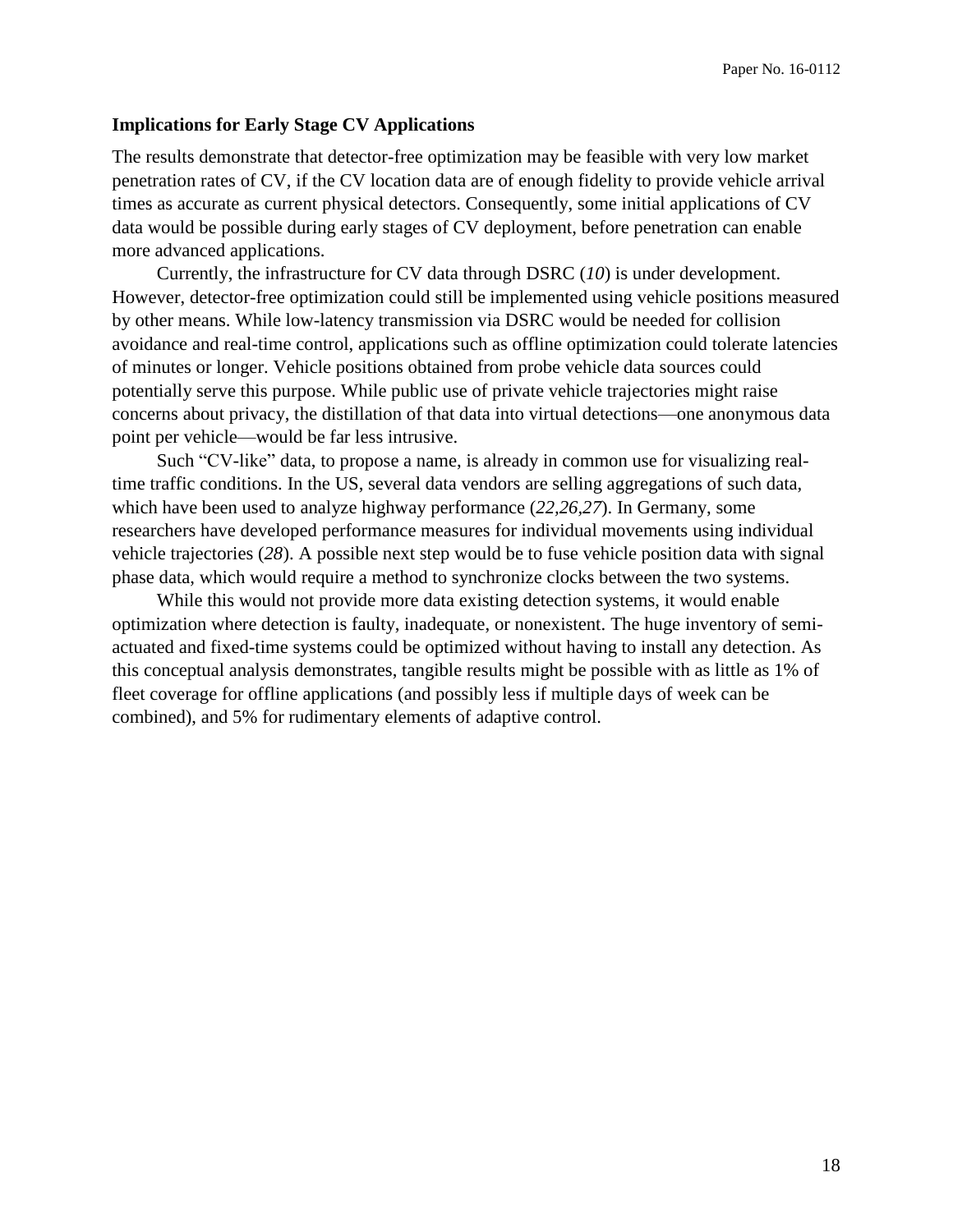# **CONCLUSIONS**

This study investigated the possibility of using connected vehicle (CV) data at very low rates of market penetration  $p$  (as low as  $p = 0.1\%$ ) to serve as a substitute for detector data in offline and online offset optimization. The study used distributions of real world detector data as the basis for comparison, with subsampled distributions used to estimate CV data. Relationships between *p*, analysis period *T*, vehicle volume, and quality of the observations were investigated using statistical analysis [\(Figure 4,](#page-10-0) [Figure 5\)](#page-12-0). As expected, higher *p* or longer *T* yielded better quality measurements.

The subsampled vehicle distributions were then used to optimize offsets, and the resulting parameters were re-entered into the complete-data model to evaluate their performance. As expected, the corridor performance degraded as *p* decreased [\(Figure 7\)](#page-16-0). However, acceptable performance was obtained even at relatively low values of *p*. For a 3-hour analysis period, representing offline offset optimization, 75% of the solutions improved upon existing conditions at  $p = 1\%$  or higher [\(Figure 7a](#page-16-0)). For a 15-minute analysis period, representing online offset optimization, this was true for  $p = 5%$  or higher [\(Figure 7b](#page-16-0)). Thus, a critical value of  $p = 1%$  was found for data aggregated over 3 hours and  $p = 5\%$  for data aggregated over 15 hours.

The results suggest uses for CV data with low rates of market penetration in the early stages of CV deployment. In particular, would become possible to begin measuring vehicle arrival profiles at locations without any detection infrastructure. Since the applications discussed here occur in time frames of minutes or longer, the use of vehicle position data from external sources such as smartphones or other mobile devices might be an appropriate data set to explore in the near term, which would yield "CV-like" data.

## **FUTURE IMPLEMENTATION**

Future work would test the concepts explored in this paper by combining real world phase status and vehicle position data (from a CV or CV-like data source). One unknown is whether the vehicle positon data would be accurate enough to be effectively translated into detector data. Possible avenues of exploration include simulation (*[7](#page-20-7)*), or possibly probe vehicle data. For a realworld setting, time synchronization will be important. The goal would be to see whether the estimated distributions shown in this paper are borne out in a real-world setting. The concept would eventually be validated by using CV arrival distributions to optimize signal settings on a corridor without detection.

Lastly, while this study touched upon one particular aspect of signal operations (offset optimization), similar analyses could be done for different applications. For example, measurements of capacity utilization, queue length, or vehicle delay based on detector data might be achievable, which would make it possible to implement those concepts and related control strategies at locations that lack adequate physical detection.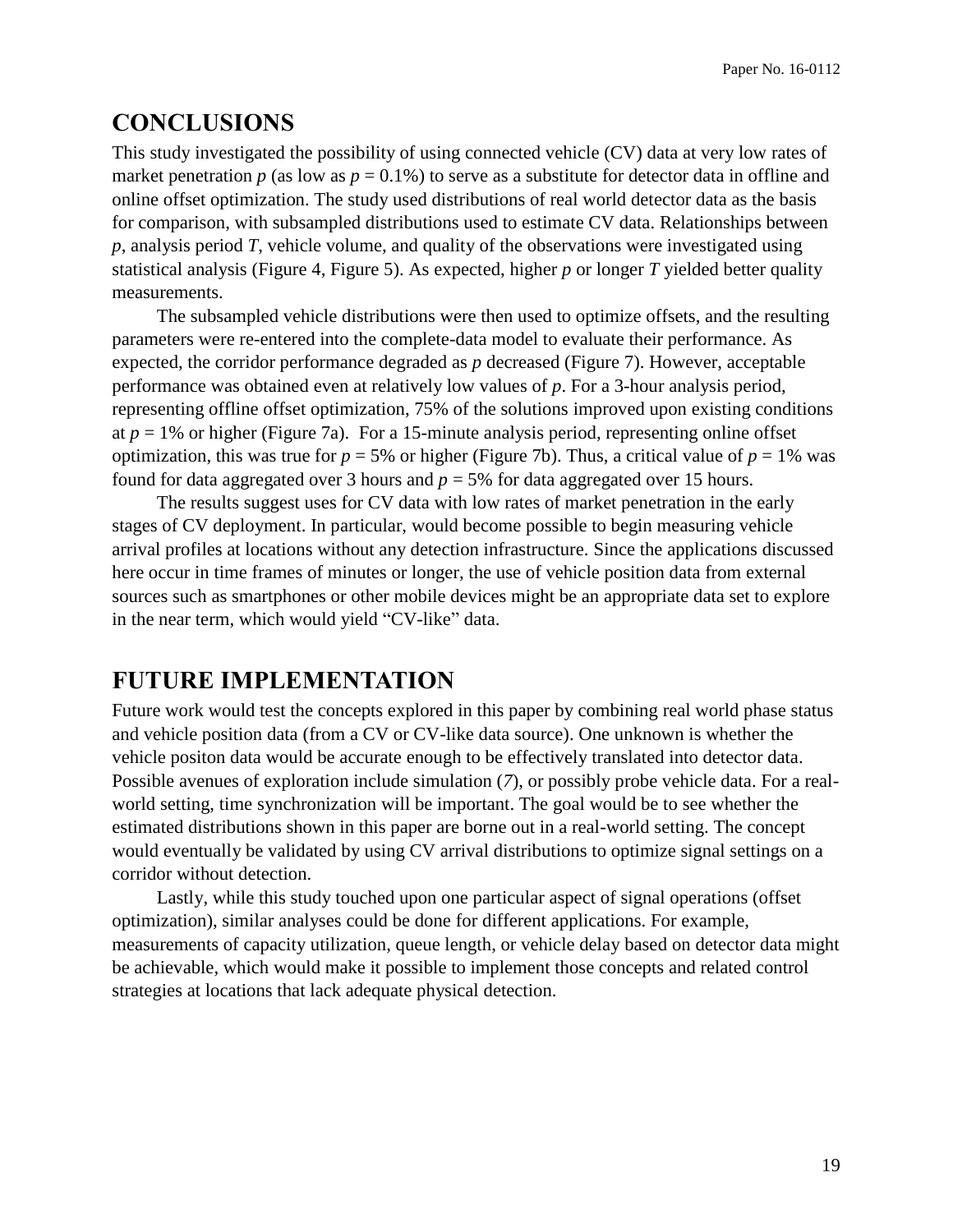# **ACKNOWLEDGMENTS**

This work was supported in part by the Joint Transportation Research Program and the Pooled Fund Study (TPF-5(258)) led by the Indiana Department of Transportation (INDOT) and supported by the state transportation agencies of California, Georgia, Kansas, Minnesota, Mississippi, New Hampshire, Pennsylvania, Texas, Utah, and Wisconsin, the Federal Highway Administration Arterial Management Program, and the Chicago Department of Transportation. The contents of this paper reflect the views of the authors, who are responsible for the facts and the accuracy of the data presented herein, and do not necessarily reflect the official views or policies of the sponsoring organizations. These contents do not constitute a standard, specification, or regulation.

# **REFERENCES**

- <span id="page-20-0"></span>1. USDOT. Connected Vehicle Research in the United States. Available online at [http://www.its.dot.gov/connected\\_vehicle/connected\\_vehicle\\_research.htm.](http://www.its.dot.gov/connected_vehicle/connected_vehicle_research.htm) Accessed July 27, 2015.
- <span id="page-20-1"></span>2. Priemer, C. and B. Friedrich. A Decentralized Adaptive Traffic Signal Control Using V2I Communication Data. Proc., 12<sup>th</sup> International IEEE Conference on Intelligent Transportation Systems, St. Louis, MO, 2009.
- <span id="page-20-3"></span>3. He, Q., K.L. Head, and J. Ding. PAMSCOD: Platoon-Based Arterial Multi-Modal Signal Control with Online Data. *Transportation Research Part C*, 20, 164-184, 2012.
- <span id="page-20-4"></span>4. Lee, J., B. Park, and I. Yun. Cumulative Travel-Time Responsive Real-Time Intersection Control Algorithm in the Connected Vehicle Environment. *Journal of Transportation Engineering*, 139, 1020-1029, 2013.
- <span id="page-20-5"></span>5. Goodall, N.J., B.L. Smith, and B. Park. Traffic Signal Control with Connected Vehicles. *Transportation Research Record No. 2381*, 65-72, 2013.
- <span id="page-20-6"></span>6. Goodall, N.J., B. Park, and B.L. Smith. Microscopic Estimation of Arterial Vehicle Positions in a Low-Penetration-Rate Connected Vehicle Environment. *Journal of Transportation Engineering*, 04014047-1, 2014.
- <span id="page-20-7"></span>7. Feng, Y., K.L. Head, S. Khoshmagham, and M. Zamanipour. A Real-Time Adaptive Signal Control in a Connected Vehicle Environment. *Transportation Research Part C*, 55, 460-473, 2015.
- <span id="page-20-2"></span>8. Argote-Cabañero, J., E. Christofa, and A. Skabardonis. Connected vehicle penetration rate for estimation of arterial measures of effectiveness. *Transportation Research Part C*, 60, 298-312, 2015.
- <span id="page-20-8"></span>9. Hill, C.J. and J.K. Garrett. *AASHTO Connected Vehicle Deployment Analysis.* Report FHWA-JPO-11-090. USDOT, 2011.
- <span id="page-20-9"></span>10. SAE International. *Dedicated Short Range Communications Message Set Dictionary*. Standard J2735. SAE, 2015. Available online a[t http://standards.sae.org/j2735\\_201504/.](http://standards.sae.org/j2735_201504/) Accessed July 27, 2015.
- <span id="page-20-10"></span>11. Pew Research Center. *US Smartphone Use in 2015*. Available online a[t http://www.pewinternet.org/2015/04/01/us](http://www.pewinternet.org/2015/04/01/us-smartphone-use-in-2015/)[smartphone-use-in-2015/.](http://www.pewinternet.org/2015/04/01/us-smartphone-use-in-2015/) Accessed July 27, 2015.
- <span id="page-20-11"></span>12. Day, C.M., R. Haseman, H. Premachandra, T.M. Brennan, J. Wasson, J.R. Sturdevant, and D.M. Bullock. Evaluation of Arterial Signal Coordination: Methodologies for Visualizing High-Resolution Event Data and Measuring Travel Time. *Transportation Research Record No. 2192,* 37-49, 2010.
- <span id="page-20-12"></span>13. Day, C.M., D.M. Bullock, H. Li, S.M. Remias, A.M. Hainen, R.S. Freije, A.L. Stevens, J.R. Sturdevant, and T.M. Brennan. *Performance Measures for Traffic Signal Systems: An Outcome-Oriented Approach*. Purdue University, West Lafayette, Indiana, 2014.
- <span id="page-20-13"></span>14. "UDOT Signal Performance Metrics." [http://udottraffic.utah.gov/signalperformancemetrics/.](http://udottraffic.utah.gov/signalperformancemetrics/) Accessed November 1, 2015.
- <span id="page-20-14"></span>15. AASHTO. "Automated Traffic Signal Performance Measures." [http://aii.transportation.org/Pages/AutomatedTrafficSignalPerformanceMeasures.aspx.](http://aii.transportation.org/Pages/AutomatedTrafficSignalPerformanceMeasures.aspx) Accessed November 1, 2015.
- <span id="page-20-15"></span>16. Hillier, J.A. and R. Rothery. The Synchronization of Traffic Signals for Minimum Delay. *Transportation Science*, Vol. 1, pp. 81-94, 1967.
- <span id="page-20-17"></span>17. Gartner, N. Microscopic Analysis of Traffic Flow Patterns for Minimizing Delay on Signal-Controlled Links. *Highway Research Record No.445*, 12-23, 1973.
- <span id="page-20-16"></span>18. Day, C.M. and D.M. Bullock, Computational Efficiency of Alternative Algorithms for Arterial Offset Optimization. *Transportation Research Record No. 2259*, 37–47, 2011.